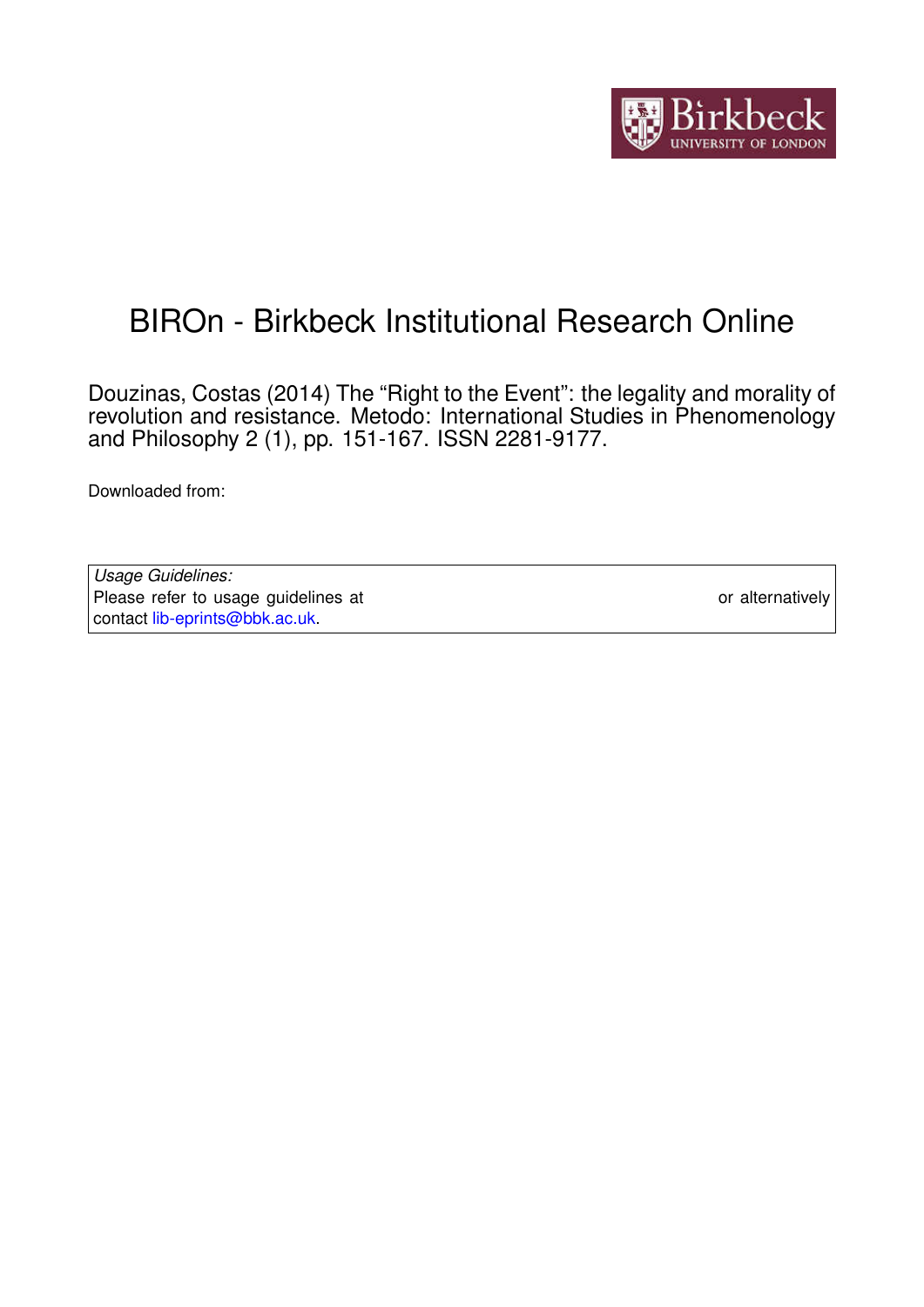## **The Revolutionary Past: Decolonizing Law and Human Rights**[1](#page-1-0)

*Peter Fitzpatrick* Birkbeck, University of London peter.fitzpatrick@clickvision.co.uk

#### **Abstract**

Combining a radical revision of the historical formation of occidental law with perspectives derived from decolonial thought, this paper advances a deconstruction of occidental law. That deconstruction is then brought to bear on human rights. Although occidental law and human rights are shown in this way to be imperial in orientation, that same deconstruction reveals resistant elements in law and in human rights. These are elements which the decolonial can draw on in its commitment to intercultural transformation.

### **1 The Decolonial I**

«Let us return to the past», wrote Verdi – but unfortunately did not set it to music, «that would be progress».<sup>[2](#page-1-1)</sup> That proposition would for many be perverse. The past is where we progress from, not to. Progress is something we are always coming to, even committed to. Its indefinite but tentacular *telos* orients, even directs, the condition of our being-together. Just who this "we", this "our", may be is debatable but its range is not confined to "the West"', to the Occident. And I hear there is a country which has as its motto "Order and Progress".[3](#page-1-2)

The "decolonial" would incline us otherwise, at least as a first and essential step. The posited past here would be the Hispanic colonization of South and Central America, something taken as an origin of a modern imperialized world – an origin of what and who is to be included in predominance and what and who is excluded. Like any claim to an historically set origin, this one is impossibly exclusive, but it will serve to set this impelling decolonial tying of modernity integrally to "coloniality". The fusion of these provides the founding force of modern occidental imperialism and its arrogation of the universal.

Let me just take for now one depiction of this imperialism and of the incipient resistance to it to be found in the decolonial. José Mariá Arguedas sets the first chapter of his *Deep Rivers* (1958) in Cusco, once the capital of the Inca Empire.<sup>[4](#page-1-3)</sup> In a sense, what embeds the whole novel here are the stones, the stones of what were once Inca

<span id="page-1-1"></span><sup>2</sup>VERDI [1971,](#page-17-0) 169.

<span id="page-1-3"></span><sup>4</sup>A[rguedas](#page-15-0) [1958.](#page-15-0)

<span id="page-1-0"></span><sup>&</sup>lt;sup>1</sup>This paper is a revised and extended version of a talk given on  $4<sup>th</sup>$  November 2013 to the First International Seminar on Post-Colonialism, Decolonial Thinking and Human Rights in Latin America held in the School of Law of Universidade do Vale do Rio dos Sinos, São Leopoldo, Brazil. My thanks to Professor Fernanda Bragato for such an exceptional opportunity and for the generosity of the invitation. The paper also owes much to the intellectual companionship of Tara Mulqueen and Roberto Yamato.

<span id="page-1-2"></span><sup>3</sup>The reference is to Brazil: see the note to the title.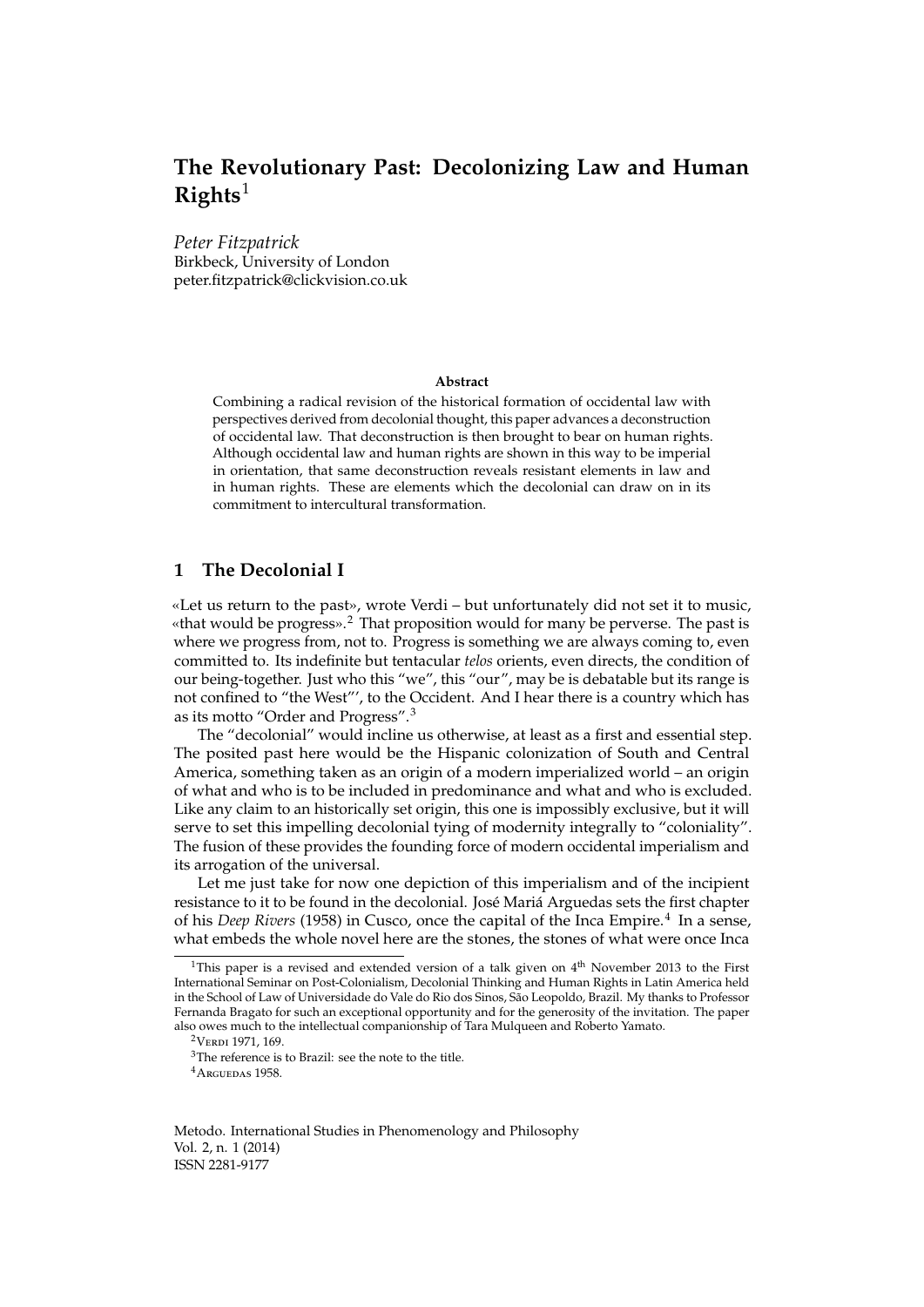buildings and walls in Cusco but which have now been built on by the colonists. The stones are both foundational of, yet subordinated to, imperial structures. But the same stones are radiant. They seethe, they move, talk, frolic. Their streets flow like rivers, deep rivers, rivers akin to primordial serpents. This foundational fusion with movement and change is later aligned in the novel with Indigenous rebellions, with a primal or abyssal capacity to sweep away the existent, to sweep it away in a flood, a flood of rivers.<sup>[5](#page-2-0)</sup>

There is a seeming tendency for significant decolonial agendas to be more anodyne and to advance the resistant perspectives and action of the excluded in a relation of plurality to the occidental modern – a relation which, according to Mignolo, would recognise that the «Eurocentered narrative» of this occidental modernity is redeemable in part, having «of course, [. . . ] its right to exist, since it corresponds with the experience of Euro-American histories, but it does not have the right to be the narrative for the rest of the world, except in its imperial/colonial dimensions».<sup>[6](#page-2-1)</sup> Yet to be in a plurality, for entities to relate plurally, there has also to be some commonality between them. One scenario was seminally sketched by Quijano in finding that:

First of all, epistemological decolonization, as decoloniality, is needed to clear the way for new intercultural communication, for an interchange of experiences and meanings, as the basis of another rationality which may legitimately pretend to some universality. Nothing is less rational [...] than the pretension that the specific cosmic vision of a particular ethnie should be taken as universal rationality, even if such an ethnie is called Western Europe because this is actually [to] pretend to impose a provincialism as universalism.<sup>[7](#page-2-2)</sup>

What this imports is something rather more unsettling of "the Eurocentred narrative" – something that portends the primal dissolution envisaged by Arguedas with his Indigenous rebellions, a not unfamiliar scenario in Indigenous literatures. To "provincialize Europe", adapting also Chakrabarty's stunning title, $^8$  $^8$  would entail not only the denial of an occidental-brand universality but also a denial of the exclusion on which it is founded, an exclusion embedded, as Mignolo puts it, in the supposed «superiority of Christians and then of the whites».[9](#page-2-4) That would be constituently challenging enough, but there has to be more. Making a proprietary or exemplary claim to the universal as an ontological completeness obviously excludes those that do not conform to the terms of membership, but as universal the claim must also include them in some way. Which point brings us to the next heading.

#### **2 Imperium**

The colonized and the enslaved were essential to various imperial designs. One which became widely accepted came from Francisco de Vitoria especially in his lectures *De Indis*. [10](#page-2-5) Vitoria drew on the inclusive, universal reach of scholastic natural law which he aligned with the *ius gentium* of Roman Law: «the law of nations (*ius gentium*) [...] either is or derives from natural law, as defined by the jurist: 'What natural reason has

<span id="page-2-1"></span><span id="page-2-0"></span> $5A$ RGUEDAS [1958,](#page-15-0) chapters 7 and 11.

<sup>&</sup>lt;sup>6</sup>MIGNOLO [2013,](#page-17-1) 19. The range claimed for decolonial thought and for "the decolonial turn" can be very wide: see e.g. MALDONADO-TORRES [2011.](#page-17-2) The following could, then, be read as an engagement with a significant and current strand of decolonial thought.

<span id="page-2-2"></span><sup>7</sup>Q[uijano](#page-17-3) [2007,](#page-17-3) 177.

<span id="page-2-3"></span><sup>8</sup>C[hakrabarty](#page-15-1) [2000.](#page-15-1)

<span id="page-2-4"></span><sup>&</sup>lt;sup>9</sup>MIGNOLO [2013,](#page-17-1) 13.

<span id="page-2-5"></span><sup>10</sup>V[itoria](#page-17-4) [1991,](#page-17-4) 233 ff.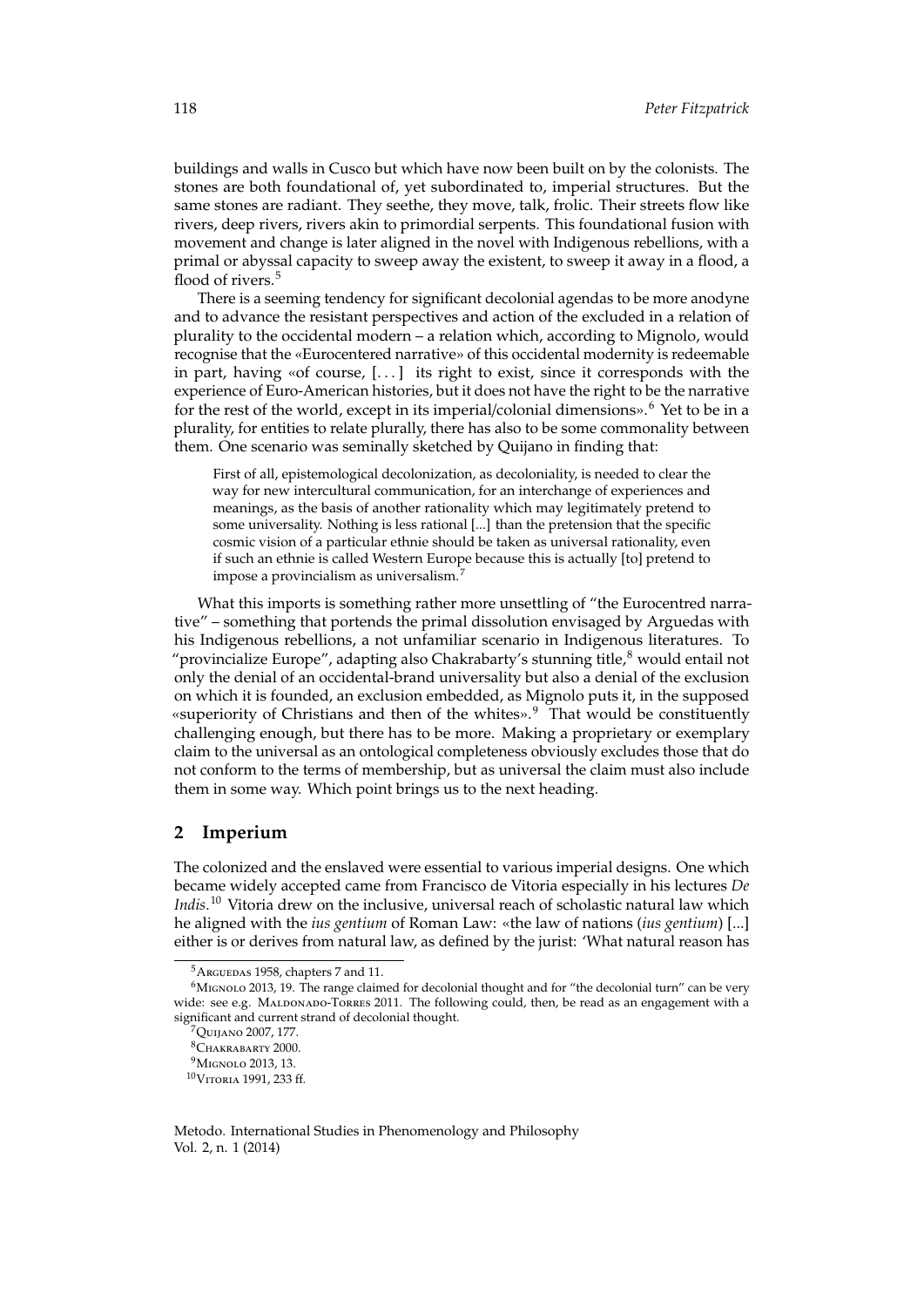established among all nations is called the law of nations'.»<sup>[11](#page-3-0)</sup> The fact that "the jurist" is unnamed and that no source is given for the text, which is from the Institutes of Gaius, indicates just how intimate, just how "natural", this linking was for Vitoria's audience in Salamanca – this linking of the *ius gentium* and a Christianized natural law. And for Vitoria this *ius gentium* included another category of Roman Law, the *ius inter gentes*, the law governing relations between different peoples, different nations.<sup>[12](#page-3-1)</sup>

Unlike the more predatory and murderous of his compatriots, for Vitoria the colonized "Indians" of "the New World" had affective abilities and subsisted within the range of the *ius gentium*, as befits the all-inclusiveness of the universal. By virtue of being human and thence possessed of reason, the Indians had *dominium*; or in other words they had a mastery of property and a mastery of rule evidenced by their modes of living in some similarity to those of the Spanish.[13](#page-3-2) These same Indians however were also different to the Spanish, being afflicted with certain gross behaviours which they were to overcome. These defects serve to ensure the efficacy of imperial rule when combined with ways of acquiring "just title" provided also by the same obliging *ius gentium* – ways formulated by Vitoria so as to identify «the legitimate titles by which the barbarians could have been subjected to Christian rule».<sup>[14](#page-3-3)</sup> He emphasised two of these. The first emanated from a right to trade, to travel and to dwell in the countries of the barbarians – a universal right of course and a right extending beyond trade narrowly conceived to include intercourse and communication generally.<sup>[15](#page-3-4)</sup> The second was a right to proselytize: «Christians have the right to preach and announce the Gospel in the lands of the barbarians» and that even against their will, conversion being «necessary for their own salvation» with the barbarians being «obliged to accept the faith» if it were adequately presented to them.<sup>[16](#page-3-5)</sup> This right provides the limit-case where the assumed universality of a Christianized *ius gentium* breaks down. The whole of *De Indis* is a "reflection" on the injunction in Matthew (28-19): «Go ye therefore, and teach all nations, baptizing them in the name of the Father, and of the Son, and of the Holy Ghost».[17](#page-3-6) And as Schmitt tersely put it: «It never occurred to the Spanish monk that non-believers should have the same rights of propaganda and intervention for their idolatry and religious fallacies as Spanish Christians had for their Christian missions».[18](#page-3-7)

The *barbari* being often found resistant to these «particular» rights, «it becomes lawful» for the Spaniards «to do everything necessary to the aim of war» to ensure compliance; territorial acquisition by conquest ensued even to the point of the elimination in this «just war» of those who resisted, and Spain's imperial domination could continue with at best marginal adjustments.<sup>[19](#page-3-8)</sup> So, the barbarians were not only included but were also in a condition of primal exclusion. That condition was confirmed in terms that even then were far from original and which were to become more pervasive with the emergence of imperial racisms. So, Vitoria found the barbarians to be undeserving of full inclusion because they were like madmen or children, cannibalistic, sexually perverted and culinarily outrageous, and well nigh

<span id="page-3-0"></span><sup>11</sup>V[itoria](#page-17-4) [1991,](#page-17-4) 278.

<span id="page-3-1"></span><sup>12</sup>S[tein](#page-17-5) [1999,](#page-17-5) 94-5.

<span id="page-3-2"></span><sup>13</sup>V[itoria](#page-17-4) [1991,](#page-17-4) 239-50.

<span id="page-3-3"></span><sup>14</sup>V[itoria](#page-17-4) [1991,](#page-17-4) 252.

<span id="page-3-4"></span><sup>15</sup>V[itoria](#page-17-4) [1991,](#page-17-4) 278-84.

<span id="page-3-5"></span><sup>16</sup>V[itoria](#page-17-4) [1991,](#page-17-4) 271, 284-5.

<span id="page-3-6"></span><sup>&</sup>lt;sup>17</sup>VITORIA [1991,](#page-17-4) 233.

<span id="page-3-7"></span><sup>&</sup>lt;sup>18</sup> SCHMITT [2003,](#page-17-6) 113.

<span id="page-3-8"></span><sup>19</sup>V[itoria](#page-17-4) [1991,](#page-17-4) 185-6, 280-3, 291-2.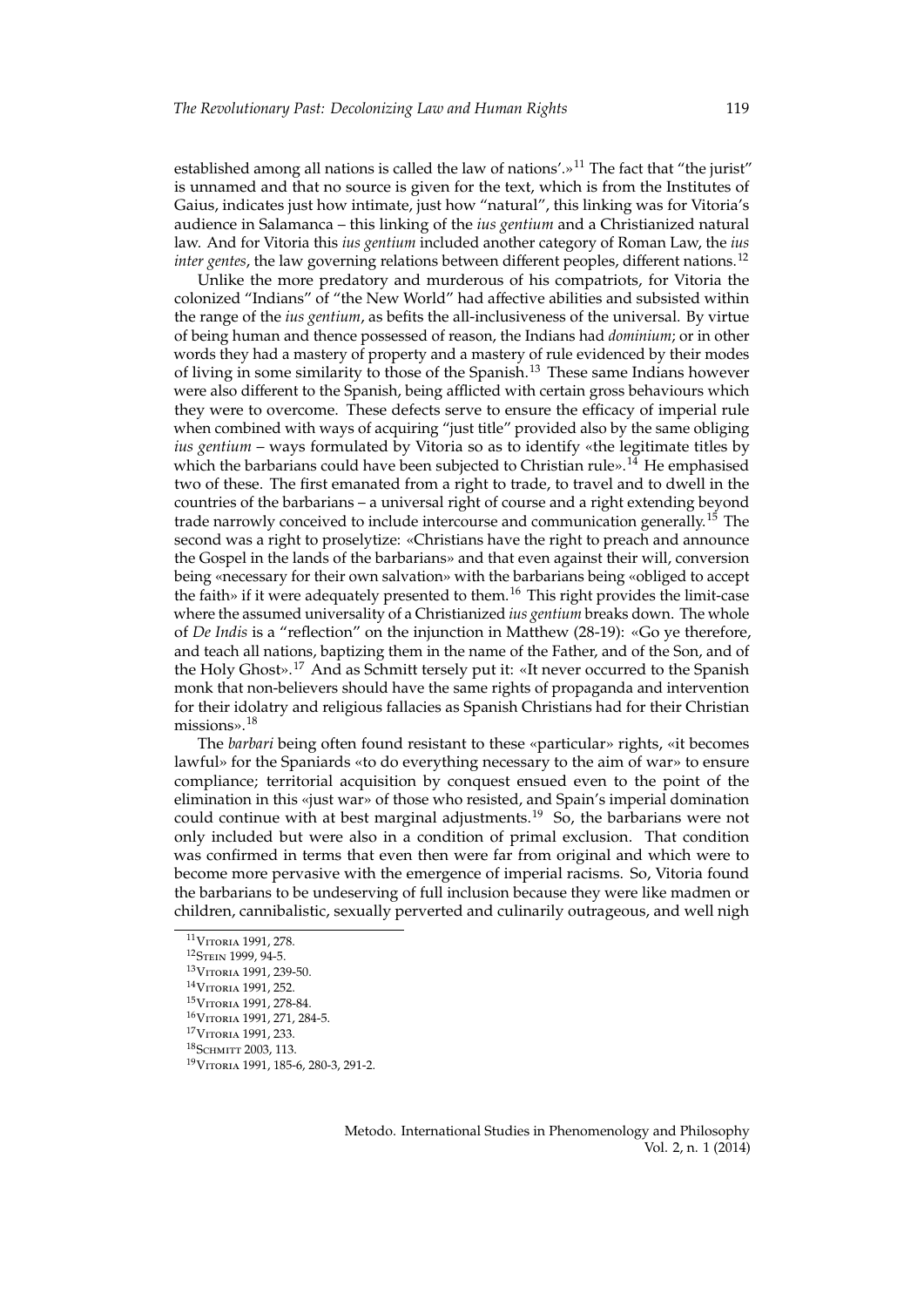impervious to a reforming natural reason. $^{20}$  $^{20}$  $^{20}$ 

In all, we have in place what could be seen as incipient human rights. From the mixture of natural and Roman law there is a notion of rights that are enforceable as such and derive content from a "universal" natural law that is, borrowing Quijano's terms, «the specific cosmic vision of a particular ethnie».<sup>[21](#page-4-1)</sup>

#### **3 Negation**

Vitoria's colonial template accommodated also the shift from a Christianized to a secular, or supposedly secular, *imperium*. Whilst still being a dedicated Catholic theologian and churchman, Vitoria managed somehow to reject various papal dictates to do with the colonization of the Americas and the division of the world. In rejecting the authority of the head of the «universal» church, and even though the rejection was founded on the *ius gentium*, Vitoria aligned the imperial mission with the protonationalist Spanish empire by way of the Kingdom of Castile and Aragon, the claims to a national sovereignty being underlined by Vitoria's invoking here Aristotle's conception of «the perfect community», such perfection involving being «complete in  $itself<sub>2</sub>$ <sup>[22](#page-4-2)</sup>

This shift or emerging shift from «the superiority of Christians and then [to that] of the whites», again borrowing Mignolo's abbreviated version, $^{23}$  $^{23}$  $^{23}$  may seem like more of the same. Vitoria's "human" with its universal *ius* could match the idea of the unity of the species in racist discourse. That sets an inescapable problem. How can unity be also a fundamental, a total division. But it is the very preservation of the universalized "purity" of the species that requires division, that requires dividing the pure from the impure, the exemplar from the deviant, the normal from the abnormal. Indeed, as Foucault would add, division is somehow primary: «[t]hat is the first function of racism: to fragment, to create caesuras within the biological continuum  $[\ldots]_{\bowtie}$ .<sup>[24](#page-4-4)</sup> Overwhelmingly, Foucault identified racism with a «State racism», this being a racism the «activation» of which stems from the persistence of «the old sovereign power» in its «national universality».<sup>[25](#page-4-5)</sup> «State racism» became «the basic mechanism of power, as it is exercised in modern States».[26](#page-4-6) Such a state, national and imperial, in the assumption of universality takes on a position of transcendence. Its appropriated sovereignty, in its «unlimited and unconditional power», Derrida found to be a «theo-logic», something that «remains a theological inheritance that has not really been secularized».[27](#page-4-7) To take a provincial instance almost in passing, there is James Pelikan's aperçu: «The business of America [meaning the United States] may be business as Calvin Coolidge once said, but it is at least as accurate and as important to assert that the religion of America is America».<sup>[28](#page-4-8)</sup>

A considerable problem ensues. The continuity from a monotheistic Christianity to a modernity, to this one particular modernity, is incompatible with that modernity – or at least incompatible with its constituent claim to be able to account for itself entirely and in terms of an immanent secularity, and to be able to act in those same terms. All

<span id="page-4-0"></span><sup>20</sup>V[itoria](#page-17-4) [1991,](#page-17-4) 207-30, 290-1; see also P[agden](#page-17-7) [2003,](#page-17-7) 86-91, 1003.

<span id="page-4-1"></span><sup>21</sup>Q[uijano](#page-17-3) [2007,](#page-17-3) 177.

<span id="page-4-2"></span><sup>22</sup>V[itoria](#page-17-4) [1991,](#page-17-4) 301.

<span id="page-4-3"></span><sup>23</sup>M[ignolo](#page-17-1) [2013,](#page-17-1) 13.

<span id="page-4-4"></span><sup>&</sup>lt;sup>24</sup>FOUCAULT [2003,](#page-16-0) 255.

<span id="page-4-5"></span><sup>25</sup>F[oucault](#page-16-0) [2003,](#page-16-0) 239 ff.

<span id="page-4-6"></span><sup>&</sup>lt;sup>26</sup>F[oucault](#page-16-0) [2003,](#page-16-0) 254.

<span id="page-4-7"></span><sup>27</sup>D[errida](#page-16-1) [2005,](#page-16-1) 105, 107, 118.

<span id="page-4-8"></span><sup>28</sup>P[elikan](#page-17-8) [1971](#page-17-8)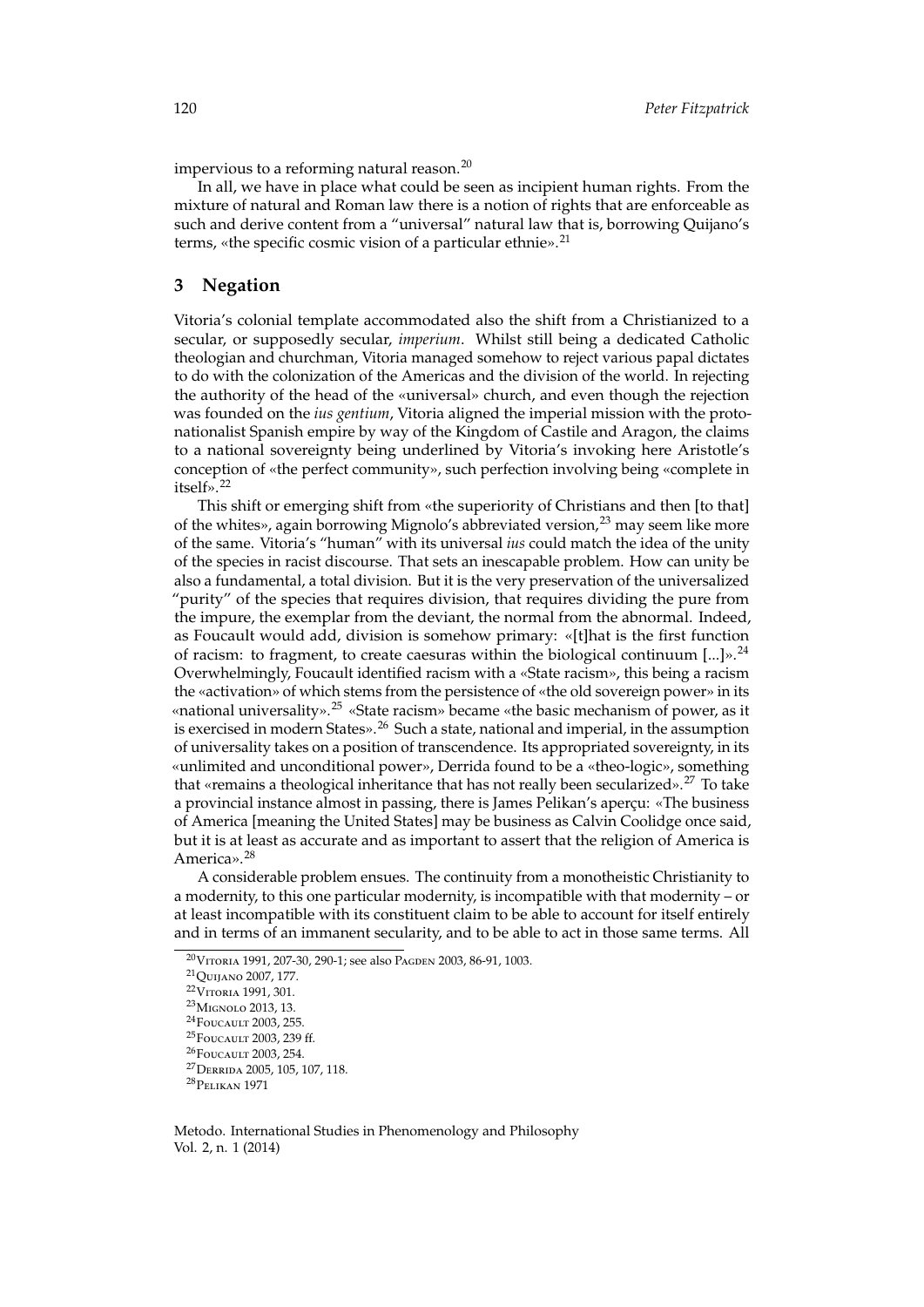of which is starkly incompatible with a resort to transcendent determination – or at least incompatible with determination by way of a positive transcendence.

There was, however, a fateful alternative. Instead of a positive reference, a negative universal reference was and is resorted to and the intimations of it were already at the core of a Christianized imperialism. A Christianized humanity corresponds to the unity of the species characterizing racism. But both were a prelude to and force of division. And with the negative universal reference, division is the more stark. The entity elevated in negation becomes what certain alterities, certain "others", are not. Or it becomes not what certain alterities are. Being "purely" negative and being universal, the division and exclusion are complete. What is beyond the universal can only be utterly beyond. Hence there is racism and the irreducible alterity of the relegated race. Yet that very appropriation of a universality has, as universal, "also" to be all-inclusive. So the negative universal reference generates an antithesis but then includes that antithesis with-in itself. The now-included take on an operative part with-in the universal scheme whilst still being excluded from it. There is a consistency to this. Whilst the exclusion in its completeness is an utter denial of independent being, so also is the completeness of the inclusion. To resolve, in a way, what is still for them an impossible positioning, the excluded are required in an entirely conformist way to progress, or reform, or in some other way achieve full inclusion. Like the Christian "salvation", this achievement is necessarily indefinite.

Here we should return to Foucault, if too briefly.<sup>[29](#page-5-0)</sup> His idea of racism was an expansive one. The idea and its operation are integral to the pervasive conjunction of biopower and disciplinary normalization as Foucault conceived of them. And to his instances of these we should, along with Escobar, add the verities of "development" and the "abnormalities" they proscribe as well as the "normalization" they prescribe,  $30$ to say nothing of the innumerable disciplinary imperatives issued as "structural adjustment", "conditionalities", "poverty reduction strategies", requirements attached to trade, aid and debt relief, and programmes installing the rule of law in conjunction with measures of security and counter-terrorism – the list could go on. As with the negative universal reference of racism "proper", biopower and discipline created the "abnormal", the "anomaly", the deviant, and these provide the formative force of the normal and the conforming.<sup>[31](#page-5-2)</sup> The abnormal and such are both "interior and foreign", subjected to "an inclusion through exclusion".[32](#page-5-3) What is more, with the negative universal reference the criteria of normality assume an untouchable positivity. They become possible and persist in-themselves, there being no positive counter to challenge them, to challenge their elevated essence, except such as may be allowed by the protocols of their own formative knowledge. Subject to that intimate exception, the negative universal reference not only enables the posited to persist in-itself but to do so in a way that transcends and formatively draws into itself the illimitability beyond it.

Finally, we come to the culminating stage in the advance of the negative universal reference. In its negativity, such a reference erects no enduringly positive bounds. Not only does this make possible the illimitability of biopower and a disciplinary power, its exclusions are likewise and necessarily uncontainable. So, the abnormal is not confined to the abnormal. Savagery is not confined to the savage. Animality is not confined to the animal. Inhuman conduct to the inhuman, and so on. "We" are all

<span id="page-5-0"></span> $^{29}$ A more detailed engagement can be found in FITZPATRICK [2013.](#page-16-2)

<span id="page-5-1"></span><sup>30</sup>E[scobar](#page-16-3) [1984,](#page-16-3) 387, 388-9.

<span id="page-5-2"></span><sup>31</sup>E.g. F[oucault](#page-16-4) [1979,](#page-16-4) 229.

<span id="page-5-3"></span><sup>&</sup>lt;sup>32</sup>F[oucault](#page-16-6) [1970,](#page-16-5) xxiv; and Foucault [2001,](#page-16-6) 78.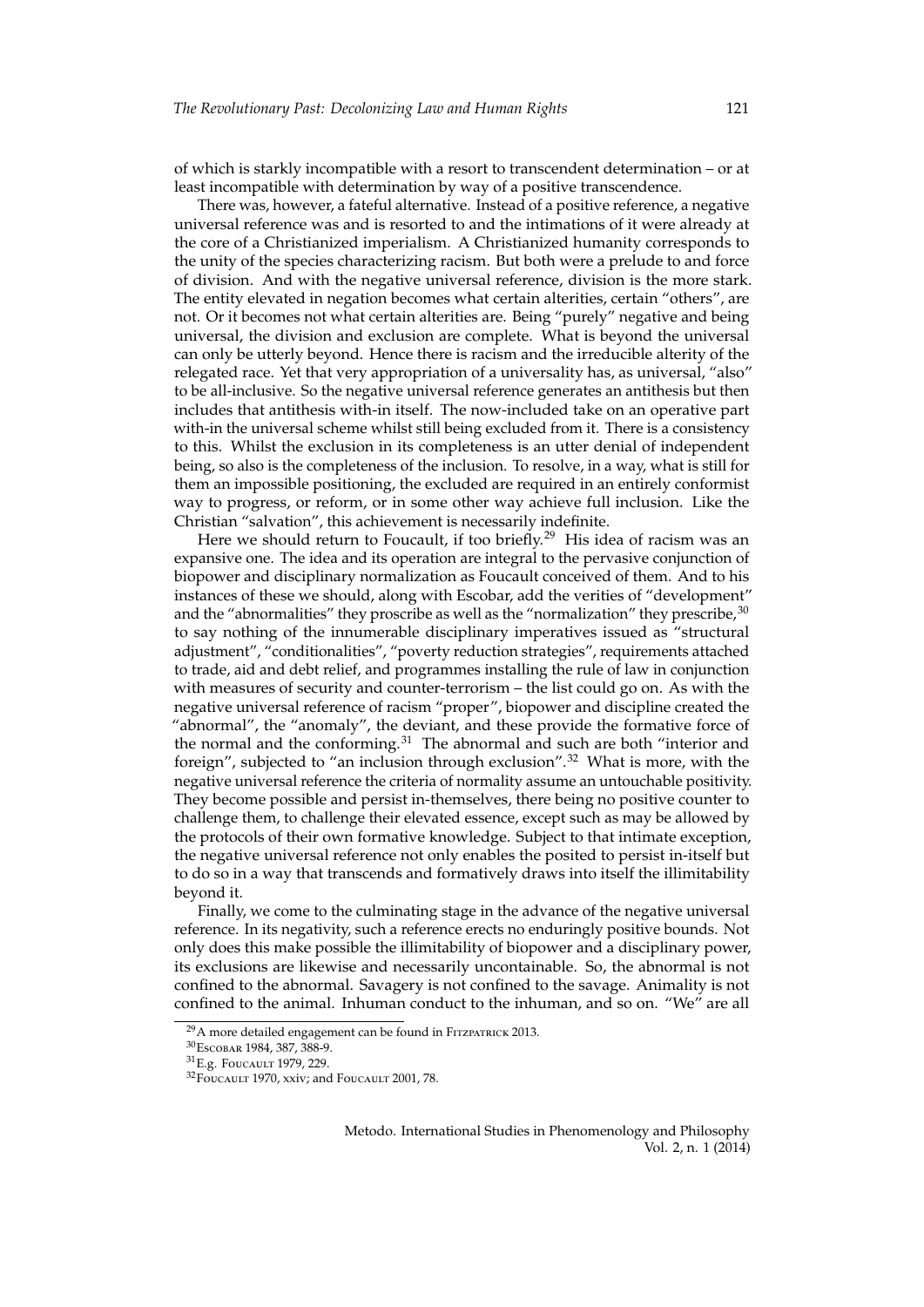prone to regress and sin, and we have to be incessantly on guard against it and ever enhancing of virtue.

#### **4 The Decolonial II**

The story so far, would suggest that I am positioning the narrative in a way that will prove critical, negatively critical, of human rights as the successor to the *ius gentium* and natural law (merging later into natural rights). That may turn out to be so, if not entirely so, but a more oblique positioning to do with decolonial thinking has also been going on. This positioning does not involve any objection to the concerns of such thinking. But there is an immediate problem with the contrary tendencies in decolonial thinking. By way of exploring these tendencies, we may come to envisage a decolonizing of the West and in the process begin to envisage a different law and a different human rights.

Back to the beginning now. We saw that the decolonial espoused what Mignolo refers to as a "delinking",  $33$  a setting apart from the universalizing pretension of an Occident that would encompass and represent the other, not only to determine the conditions of relation to the other but also to determine the other's very being and in the process to contain it within certain delimiting categories. The delinking from this is not complete, and it could hardly be so. What is involved is said to be, rather, a relation of plurality. Consistent with this plural relation, and as we saw, for Mignolo the «Eurocentred narrative» of an occidental modernity «of course, has its right to exist since it corresponds with the experience of Euro-American histories, but it does not have the right to be the narrative for the rest of the world, except in its imperial/colonial dimensions».[34](#page-6-1) But what if, we can now add, those dimensions were inseparable from the narrative? And would not the decolonial concern to link coloniality and modernity at least suggest such an indistinction? And would not the indistinction be confirmed in the generative range of the negative universal reference? And if an occidental modernity so constituted had now and instead to exist in a responsive relation of plurality, what would be left of its "Eurocentred narrative"? Aptly enough: nothing. In the result, the pluralism of decolonial thinking would lead us to the revolutionary scenario of Arguedas's *Deep Rivers* and a sweeping away of imperial dominations.[35](#page-6-2)

Perhaps being, or the prospect of being, in a plural relation with a refractory occidental modernity has lead to decolonial thinking becoming somewhat infected by it. Whilst the colonization of South and Central America was significantly formative of what became an occidental modernity, it is saying too much to assert with Quijano and Wallerstein, along with many others to the same effect, that «The modern worldsystem was born in the long sixteenth century. The Americas as a geosocial construct were born in the long sixteenth century. The creation of this geosocial entity, the Americas, was the constitutive act of the modern world-system».<sup>[36](#page-6-3)</sup> From where could we pronounce so confidently and completely on the situated origin of "the modern world-system" if not from a position beyond the world – from a position adopting the universal comprehension, a quasi-transcendence of the same kind as that arrogated by an occidental modernity? By way of a sharp contrast, the decolonial is often situated on its side of the plurality as intensely "local" with some pointed emphasis

<span id="page-6-0"></span><sup>33</sup>M[ignolo](#page-17-9) [2007,](#page-17-9) 453.

<span id="page-6-1"></span><sup>34</sup>M[ignolo](#page-17-1) [2013,](#page-17-1) 19.

<span id="page-6-2"></span><sup>35</sup>A[rguedas](#page-15-0) [1958.](#page-15-0)

<span id="page-6-3"></span><sup>36</sup>Q[uijano](#page-17-10) and W[allerstein](#page-17-10) [1992,](#page-17-10) 549.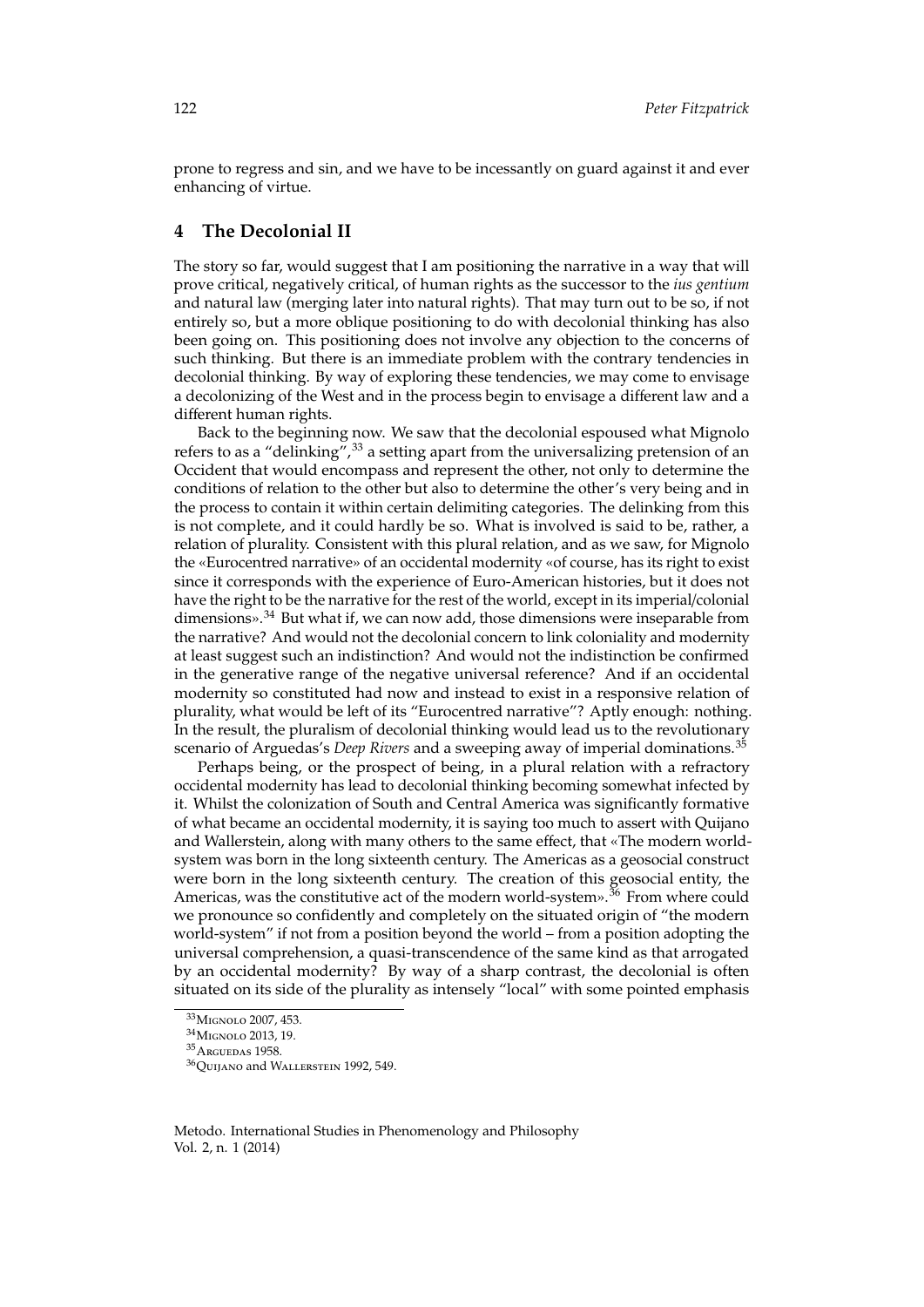on "Indigenous" groupings.[37](#page-7-0) And would it be too mischievous to suggest that the decolonial shares the occidental orientation towards constituting itself negatively – specifically, in an opposition to postcolonialism? This "darker side" of the decolonial would chastise postcolonialism for being confined to the academy, too reliant on Western intellectuals, and concerned largely with the West. $38$  By way of a happy acceptance of these criticisms of postcolonialism, I will now short circuit much of them by bringing a postcolonial perspective to bear on the Occident itself and in a way that will prove empathetic with the decolonial, the exercise being one oriented towards a decolonizing of the West.

This is where we come, at last, to Verdi's return to the past, a return which can prove as revolutionary as the insurgent deep rivers of Arguedas. In a resolutely postcolonial vein, one impelled by postcolonialism's revolutionary orientation towards history, I shall set this return in an occidental academic engagement but one that seeks to integrate prime decolonial concerns.<sup>[39](#page-7-2)</sup> The modern Occident's negative universal reference in its very universality negates its own past and generates itself in a constituent rejection of that past – a rejection, an exclusion, which is also and inevitably an inclusion, this included past being one beyond which the modern has progressed, and continues to progress *ad infinitum*. Let me now set that abrupt synopsis in the promised return to the past and then extend this to an understanding of law.

#### **5 Periodization**

This engagement involves the intense concern of late with historical periodization, a concern which has been most conspicuous in scholarly resistance to the relegating of a medieval age which thence provides the constituent contrast to a modern age. $^{40}$  $^{40}$  $^{40}$ That resistance connects periodization with postcolonialism both in a resistance to relegating the colonized as medieval and in a seeking «to undermine a series of Western myths of origin, history, identity, and temporality».<sup>[41](#page-7-4)</sup> What more specifically is to be undermined here is the invention, an "imposition", of an encapsulated age against which a modern age is putatively set – not just a supposedly status-ridden, oppressive medieval or feudal age but also the like attributions to various "non-Christian", barbaric or savage peoples excluded from a universalized civility.<sup>[42](#page-7-5)</sup> In the process these periodized oppositions, or strands of them, can become blended. The medieval and the religious will usually be packaged together for example. And periodized oppositions can also be part of or fused with other venerable expedients. So, progressivist and teleological histories will typically operate as sequenced or streamed periodizations.

In all and to borrow from Kathleen Davis's searing analysis, periodization «results from a double movement: the first, a contestatory process of identification *with* an epoch, the categories of which it simultaneously constitutes [...]; and the second a rejection of that epoch identified in this reduced, condensed form  $[...]_2$ .<sup>[43](#page-7-6)</sup> In this way modernity is «defined [...]*toward* the Middle Ages», a period it «will never let go».<sup>[44](#page-7-7)</sup>

<span id="page-7-0"></span><sup>37</sup>M[ignolo](#page-17-1) [2013,](#page-17-1) 21.

<span id="page-7-1"></span><sup>38</sup>M[ignolo](#page-17-9) [2007,](#page-17-9) 452, 463.

<span id="page-7-2"></span><sup>39</sup>See Y[oung](#page-17-11) [2001,](#page-17-11) 4 and M[ignolo](#page-17-12) [1995,](#page-17-12) 327-9.

<span id="page-7-3"></span><sup>40</sup>C[ole](#page-15-2) [and V](#page-15-2)ance Smith [2010.](#page-15-2)

<span id="page-7-4"></span> $^{41}\rm K$ авик [and D. W](#page-16-7)illiams [2005,](#page-16-7) 2. And see generally D[avis](#page-15-3) and A[ltschul](#page-15-3) [2009.](#page-15-3)

<span id="page-7-5"></span> $^{42}\rm{F}$ [asolt](#page-16-8) [2004.](#page-16-8)

<span id="page-7-6"></span><sup>43</sup>D[avis](#page-15-4) [2008,](#page-15-4) 30-1 – her emphasis.

<span id="page-7-7"></span><sup>44</sup>C[ole](#page-15-2) [and V](#page-15-2)ance Smith [2010,](#page-15-2) 24 – their emphasis.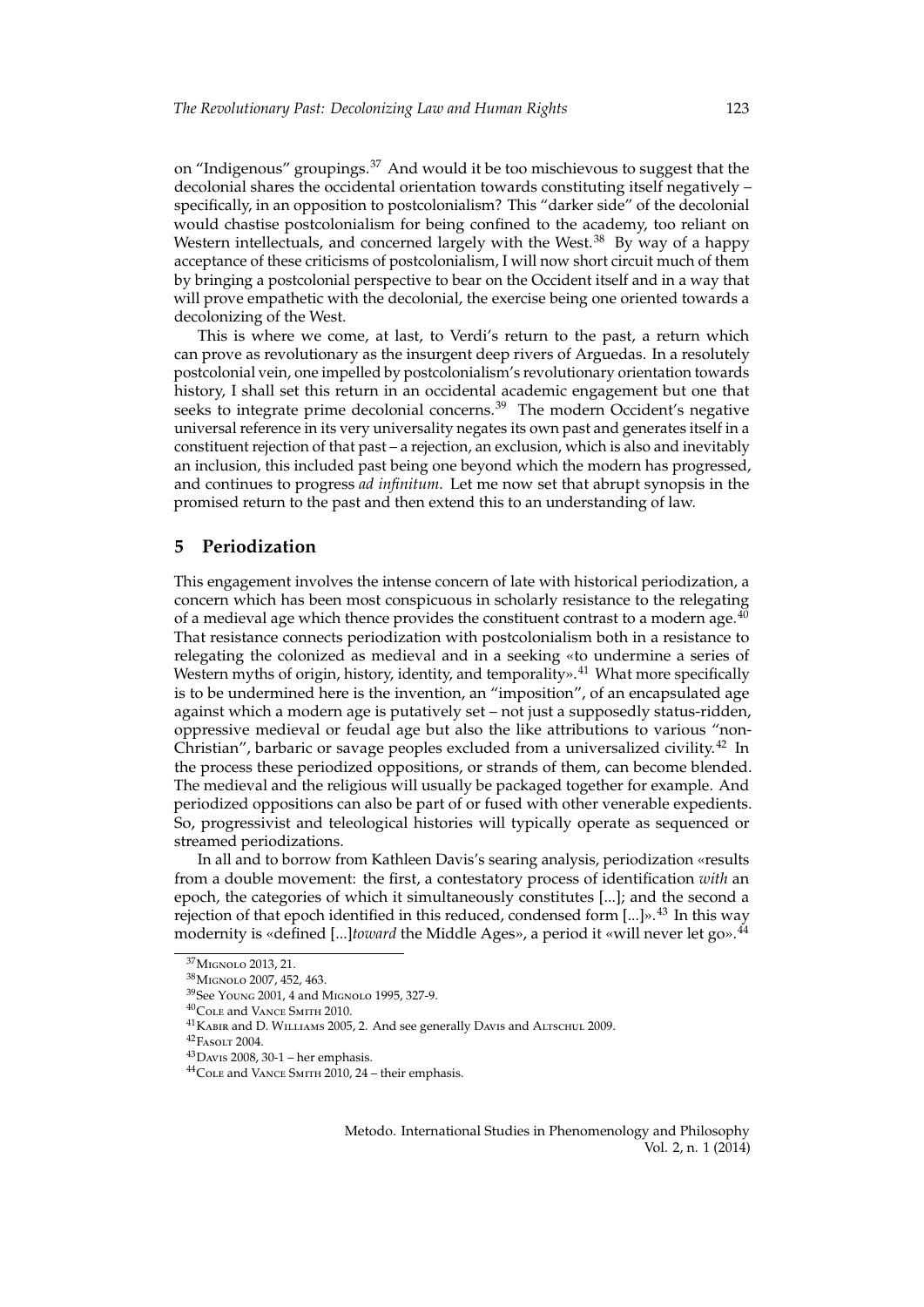In sum, the definition entails the invention of an encapsulated age as modernity's constituent alterity. And that invention, Davis again, does not involve «simply the drawing of an arbitrary line through time, but a complex process of conceptualizing categories which are posited as homogenous and retroactively validated by the designation of a period divide».[45](#page-8-0) The division is not simply found. It is made. And it is not (only) a complete division. It is "also" an inclusion – a remaking, a reinvention and thence an inclusion.

To effect such homogeneity periodization assumes an all-encompassing ontological comprehension, one which relegates other conditions to a contained historical specificity. So, for Davis, the «secularization» conceived in opposition to the «religious» Middle Ages «turns political difference into temporal distance» thereby setting apart the religious as «spiritual» and relegating anything political about it to a terminal past.<sup>[46](#page-8-1)</sup> This manoeuvre enables «the sublimation of theology in the 'world'»,<sup>[47](#page-8-2)</sup> a theology which embeds various deific substitutes in and as modernity. For example and as we saw, it embeds a sovereignty which Derrida often found, in its «unlimited and unconditional powers», to be a «theo-logic», something that «remains a theological inheritance that has not really been secularized».[48](#page-8-3) The intrinsic claim of a modern sovereignty to this "secular" transcendence results in its unsettled relation to law, to a rule of law.

#### **6 Law**

Law of a supposedly pre-modern, of a medieval, variety joined the medieval itself in being fictively recast and contained and thence relegated as the polar opposite of a surpassing modern age and its enlightened law. "Feudal" is the label applied in this standard periodized relegation of law. Feudal law, in this rendition, is a law essentially compromised in its being an entirely compliant instrument for exercising power over the comprehensively subjected, and as such it retrospectively comes to provide the characteristics of a whole society or era.<sup>[49](#page-8-4)</sup> All of which is to ignore the diversity and the wide generative range of the "feudal" both generally and when it comes to law.<sup>[50](#page-8-5)</sup> And it is to sidestep the quality of the relation of law to ruling powers, a relation that went far beyond being merely subordinate to them, and a relation that would undermine the standard modern notion of law as a product of sovereign assertion. Typically, the power of the prince was more attenuated than that invested in modern sovereignties. And law was incapable of being ultimately contained within the power of the prince. Not only was the reach of Medieval law often more extensive than that of the prince, such law was also seen as utterly pervading the social. Law «became the most crucial and vital element of the whole social fabric», and that «fabric» included «governmental principles and ideology», the whole being seen as a rule of law of «a far wider scope and framework than [...] its modern successor».<sup>[51](#page-8-6)</sup> Yet, a seeming contradiction: the law was also seen as dependent on other elements of a medieval sociality. Law could not, to take a conspicuous example, «contradict divine law» and its derived contents were oriented in terms of Christian beliefs. Yet further: this same law

<span id="page-8-0"></span><sup>45</sup>D[avis](#page-15-4) [2008,](#page-15-4) 3.

<span id="page-8-1"></span><sup>46</sup>D[avis](#page-15-4) [2008,](#page-15-4) 133.

<span id="page-8-2"></span><sup>47</sup>D[avis](#page-15-4) [2008,](#page-15-4) 84.

<span id="page-8-3"></span><sup>48</sup>D[errida](#page-16-1) [2005,](#page-16-1) 105, 107, 118.

<span id="page-8-4"></span><sup>49</sup>B[erman](#page-15-5) [1983,](#page-15-5) 295.

<span id="page-8-6"></span><span id="page-8-5"></span><sup>50</sup>R[yan](#page-17-13) [2010,](#page-17-13) 509. <sup>51</sup>U[llmann](#page-17-14) [1975,](#page-17-14) 28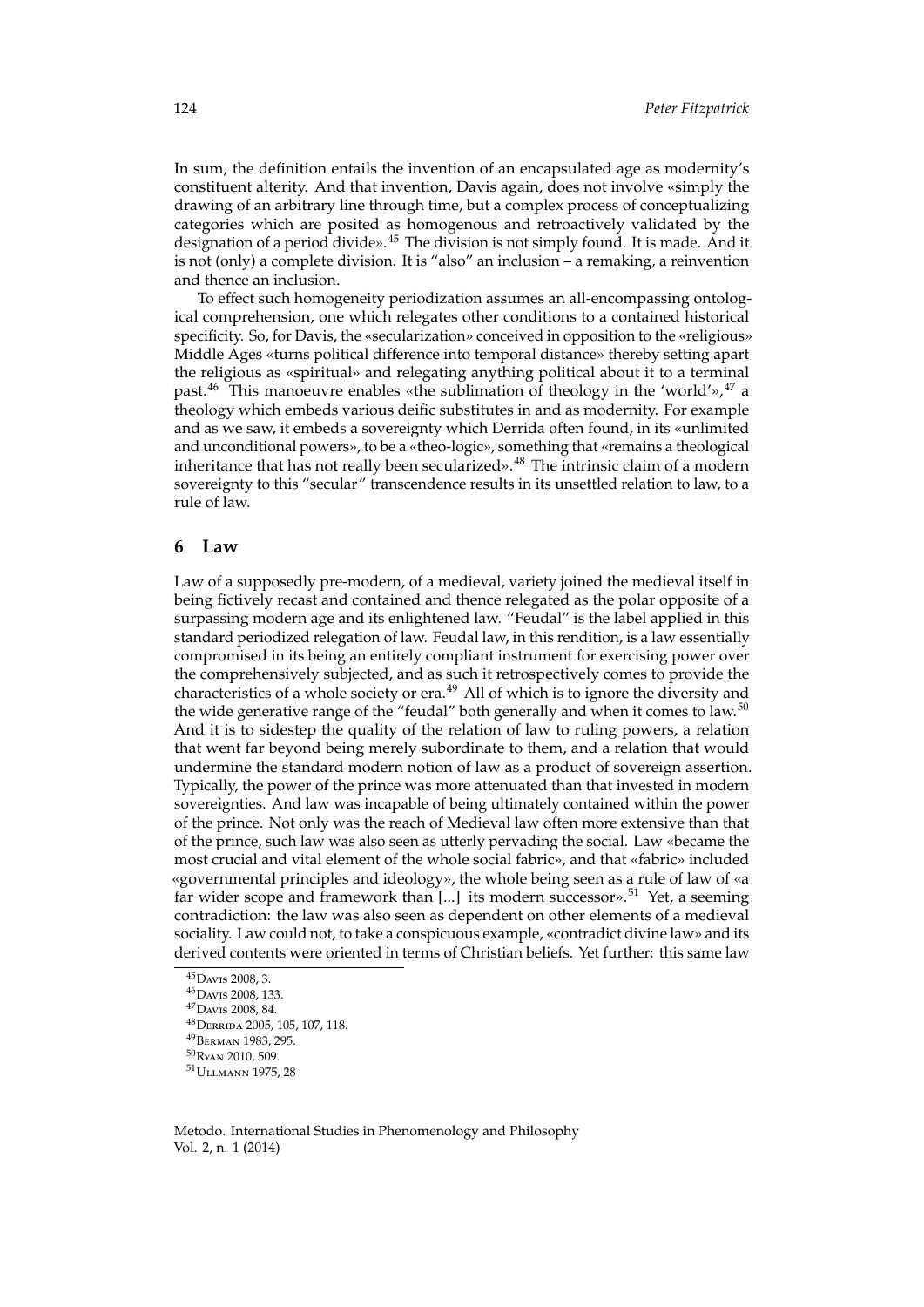was also ascribed "secular" qualities that set it apart from any such endowment and preserved its unifying coherence as law. Contradiction now compounded: this same unifying entity is characteristically described in "modern" jurisprudential scholarship as a «jumble of different sorts of law» and as hardly deserving the name «legal» at all.[52](#page-9-0)

Far from there being a jumble, Grossi, among others, would see law as taking on «a unified shape throughout the Middle Ages», see it becoming an «integrated plurality», and see also the legal pluralism of «the late Middle Ages» as «both unified and, at the same time, plural».<sup>[53](#page-9-1)</sup> Law was the integrating element of the commonality, of the plurality of communities embedding the plurality of laws. Law was a working of the community of communities. Such law had to create «concepts which are entirely abstract, that is, non-existent for human senses», and yet this same law «had a peculiarity [...]: the intellectual process itself of describing in technical vocabulary very different experience of real life  $[...]$ ».<sup>[54](#page-9-2)</sup> Hence, this same unifying law was characterised by «openness», by a «capacity of absorption», and in particular it had to be adaptable in its capacity to absorb a huge diversity of sources of law including, but also well beyond the range of, the Christian and the religious generally.<sup>[55](#page-9-3)</sup>

There is a remarkable resemblance between this picture of medieval law and postcolonial, as well as poststructural, ideas of law generally. Postcolonial law can be seen as an aporetic combination of law as capable of determinate self-realization and law as "abstract" or vacuous and thence infinitely responsive, the aporia itself being generative of law in its singularity.<sup>[56](#page-9-4)</sup> This law, again like the medieval, is identified with and matches the constituent conditions of society or community itself.<sup>[57](#page-9-5)</sup> With unforgivable brevity now, these conditions of law and of sociality could be mapped onto the idea of the decolonial – the decolonial taking as it does the "delinking" of being and thought in its finitude from the quasi-universality, the positivized norm, of an occidental *imperium*, and realizing that delinking in a responsive relation of plurality – a "pluriverse" rather than a universe.<sup>[58](#page-9-6)</sup> In all, and bluntly, law is decolonial. Or, in a more restrained vein, in its ability to extend beyond its appropriation by an occidental modernity, law is intrinsically capable of being decolonial.

#### **7 Human Rights I**

Can the same be said of that legal artefact known as human rights? Human rights, in a way, pose an ultimate challenge to law and to the decolonial. They claim explicitly, and foundationally, an operative universality whilst being, and inevitably being, a particularity. Negative critiques of human rights on this score are of course legion.<sup>[59](#page-9-7)</sup> In its classic mode, this critique would find that human rights are based on an at least complicit acceptance of Western norms of individuality, responsibility and sociality – norms fusing the aspirant and the actual and in turn assuming a transcendent

<span id="page-9-0"></span><sup>52</sup>T[amanaha](#page-17-15) [2008,](#page-17-15) 377 and D[onlan](#page-16-9) [2011,](#page-16-9) 15.

<span id="page-9-1"></span><sup>53</sup>G[rossi](#page-16-10) [2010,](#page-16-10) 21, 35, 37.

<span id="page-9-2"></span><sup>54</sup>C[onte](#page-15-6) [2012,](#page-15-6) 482-3.

<span id="page-9-3"></span><sup>55</sup>U[llmann](#page-17-14) [1975,](#page-17-14) 49.

<span id="page-9-4"></span><sup>56</sup>F[itzpatrick](#page-16-11) [and D](#page-16-11)arian-Smith [1999.](#page-16-11)

<span id="page-9-5"></span><sup>57</sup>D[errida](#page-16-12) [1997,](#page-16-12) 231.

<span id="page-9-7"></span><span id="page-9-6"></span><sup>58</sup>M[ignolo](#page-17-16) [2011,](#page-17-16) 72.

 $59$  For a recent and passionate instance that would situate the lines of critique that now follow, and more, see H[opgood](#page-16-13) [2013.](#page-16-13)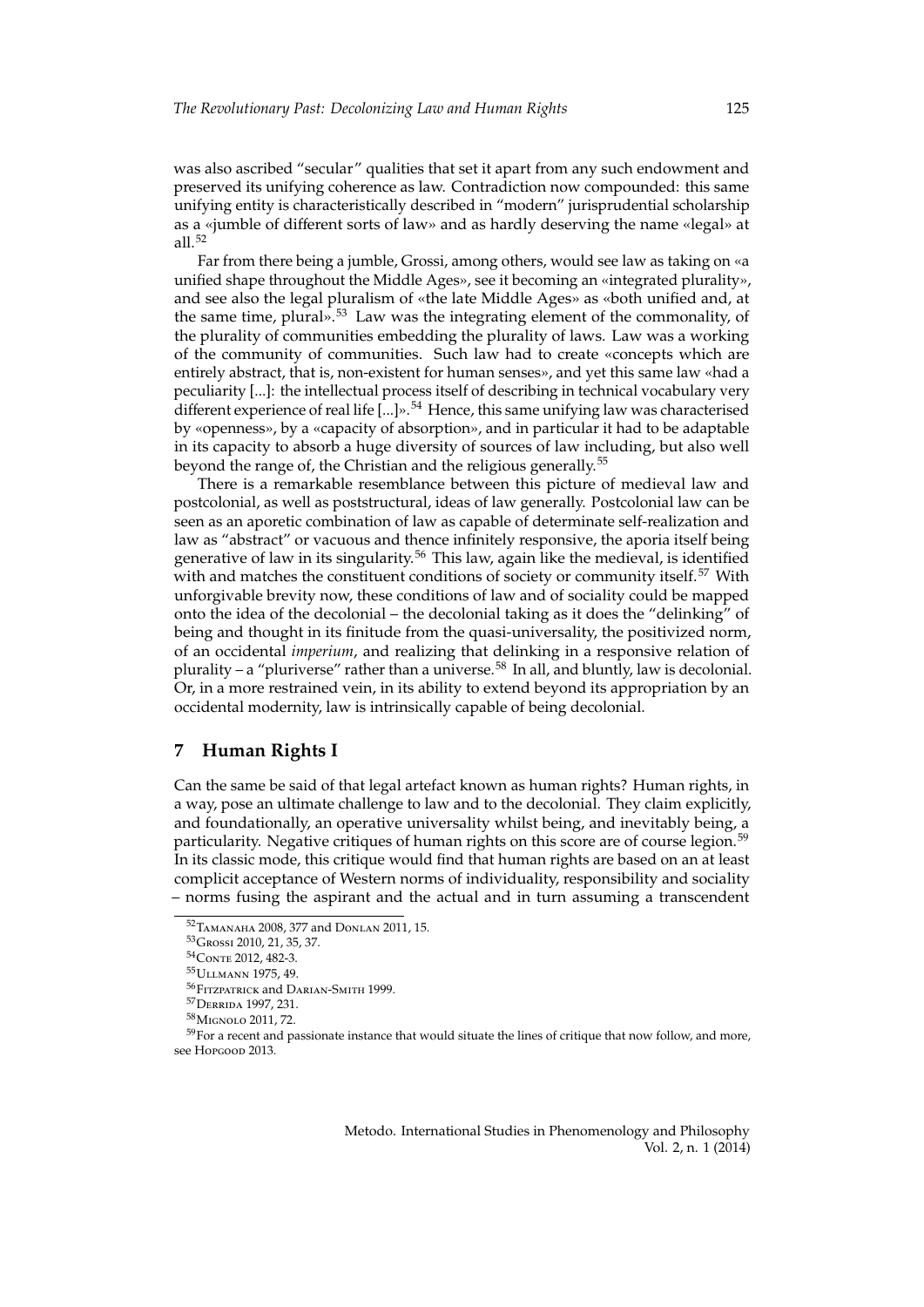elevation exemplifying the negative universal reference.<sup>[60](#page-10-0)</sup> So, more situated critiques would view human rights as giving effect to economic hegemonies usually seen as neo-imperial, and countless instances have been adduced of the "promotion" of human rights as part of "programmes" of aid and development so called. Even more pointedly, human rights have been constituted and sustained in a sharp and enduring division of the peoples of the world. In a like vein, such rights have a weighted history, one that continues to endow them with content. So, and for instance, Pagden would trace a genealogy of human rights to Roman law, and especially so with the resort to Roman law and the *ius gentium* in the colonization of the Americas, that legacy being sustained in the subsequent European adoption of "natural rights".<sup>[61](#page-10-1)</sup>

This genealogy could be extended, but no matter how or whether it is brought to bear, human rights involve a resort to the natural and to a surpassing hold on humanity similar to that evoked by the *ius gentium* in conjunction with natural law. «It is [...] impossible», Fukuyama tells us, «to talk about human rights [...] without having some conception of what human beings actually are like as a species» – without some constitution of «human nature: the species-typical characteristics shared by all human beings qua human beings».<sup>[62](#page-10-2)</sup> Then he would add that «there is an intimate connection between human nature and human notions of rights, justice, and morality» before cautioning that «the connection between human rights and human nature is not clear-cut, however».[63](#page-10-3) In a more resolutely tautological offering, Donnelly tells us that «human rights are literally the rights one has simply because one is a human being», before going on like Fukuyama to concede uncertainty.<sup>[64](#page-10-4)</sup> The notes of uncertainty are certainlyexplicable, as we shall see.

There have, of course, been numberless efforts to construct the human in terms of essential and distinguishing qualities, not least in relation to human rights. None has secured general acceptance, perhaps because if "we" take the human to be our encompassing essence, there is a problem in being able to stand apart from it and thence encompass and know it. Hence, going back again to the negative universal reference, human rights have been more confidently designated in terms not so much of what must be taken but rather not taken to be definitively human. The human of human rights must not behave inhumanly, must not be too backward, too traditional, too much of "nature" but, rather, be able to stand apart from, dominate and "civilize" these elements. But given our inability to encompass the human, the search for it can only be interminable or, more expediently, pitched in terms of a "progress" that somehow renders the human as both existent and still to be (fully) attained. The "human" creature that has emerged from this search has been a labile one whose confident criteria of self-identity have come and eventually gone, or assumed an irresolute half-life, whether these criteria are espoused as a positive marker of the human or, more typically, as its negation, – criteria to do with abnormality, race and gender, various corporeal and genetic endowments, monstrosity and the sub-human, culture and language, rationality and *dominium*, among others.[65](#page-10-5)

In all, and given the account so far, such rights come to provide the ultimate

<span id="page-10-0"></span> $60$ This is evoking the earlier account of the negative universal reference and the reliance of that account on Foucault. It may add a perspective to suggest that the distinction between fact and norm, that of the is/ought variety, is not sustainable here where the norm is not (yet) existent and is more a desideratum ever awaiting realization.

<span id="page-10-1"></span><sup>61</sup>P[agden](#page-17-7) [2003.](#page-17-7)

<span id="page-10-3"></span><span id="page-10-2"></span><sup>62</sup>F[ukuyama](#page-16-14) [2002,](#page-16-14) 101, 128. <sup>63</sup>F[ukuyama](#page-16-14) [2002,](#page-16-14) 101

<span id="page-10-4"></span><sup>64</sup>D[onnelly](#page-16-15) [1985,](#page-16-15) 9, 21.

<span id="page-10-5"></span><sup>65</sup>See generally B[ourke](#page-15-7) [2011.](#page-15-7)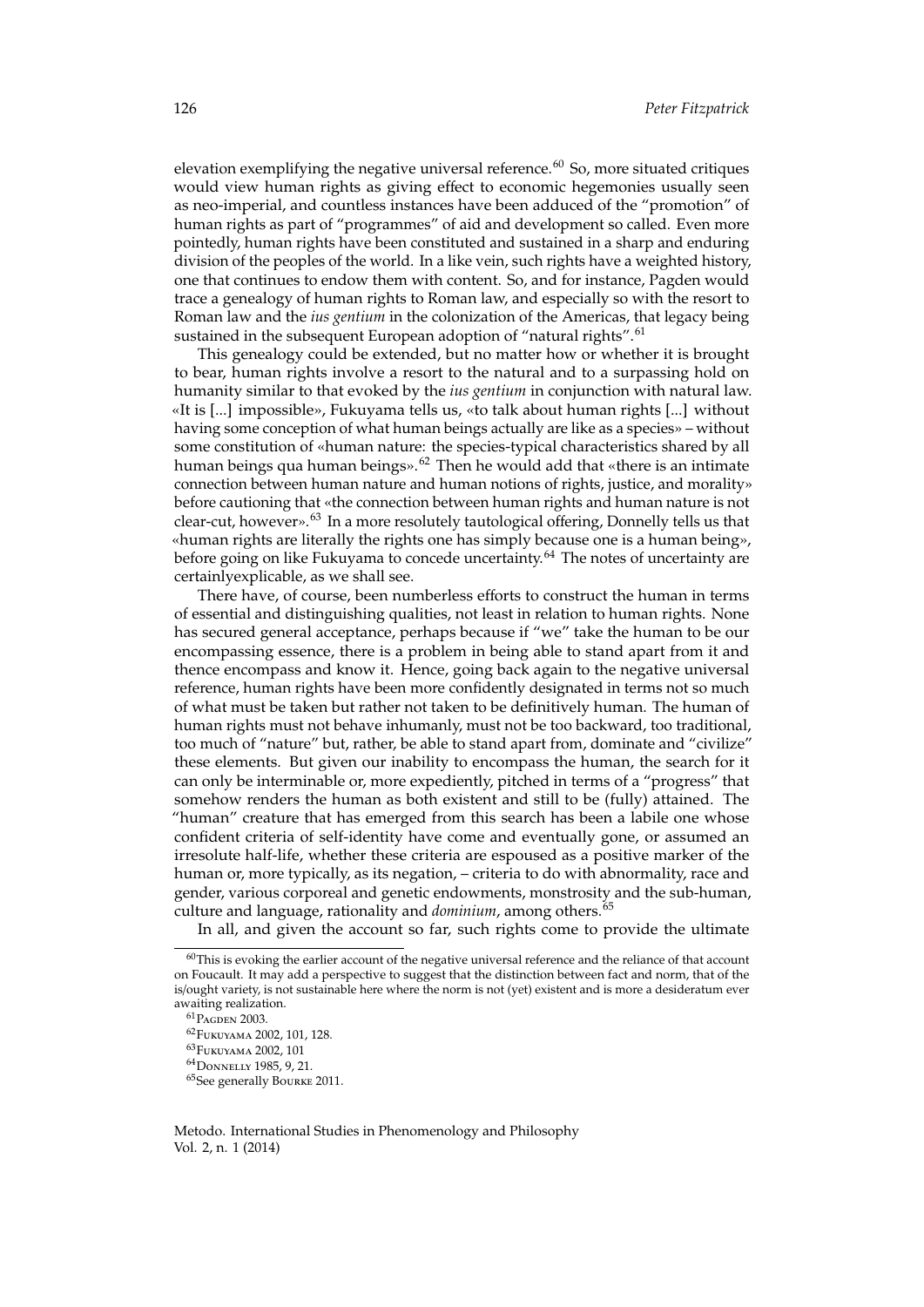instance of the instrumental or pragmatic appropriation of law within an occidental modernity. So situated, and adapting Robert Williams' description of law in «the colonizing discourse of Renaissance Spain», human rights become and are «the perfect instrument of empire», of a globalized *imperium*. [66](#page-11-0) Yet we could now go on to say that human rights as the perfect instrument of something are also its ultimate undoing, or even its transformation.

#### **8 Human Rights II**

Intimations of that transformation could be found in a multitude of instances where human rights have been drawn on effectively in the cause of the oppressed. Notably, Upendra Baxi has accommodated such instances in a conception of human rights as plurality – a plurality made up of «resistances and struggles» against the «dominant and hegemonic» position assumed by or through a monist, quasi-religious and «universal» human rights.<sup>[67](#page-11-1)</sup> Not without a touch of paradox, Hopgood charts «a neo-Westphalian world» in which Human Rights (uppercase) now lack that coherence once bestowed by the Occident, but what remains operative and even enhanced are «[l]owercase human rights, a nonhegemonic language of resistance allied to a variety of causes and motivations», with this involving «a more sustainable space for human rights as locally owned and interpreted principles for political action».<sup>[68](#page-11-2)</sup>

The obvious response to human rights as plurality is that human rights would have no content beyond the distinct and scattered instances of their insistent and resistant application. But can there not be a "beyond" of a plurality? And that would seem to be an impelling question for the decolonial also. As we saw when engaging with the plurality of the decolonial, any plurality has to have its commonality. Without it the entities would not be relating plurally. There would be a mere dissipation of them. Could that commonality, then, import a "universality" of the human of human rights – import a turning to one (in terms of the etymology of "universality"), import what, returning to Quijano, «may legitimately pretend to *some* universality».<sup>[69](#page-11-3)</sup> Perhaps we can come to this by making the concern with the negative a rather more "positive" one. Faced with the utter exclusiveness of various occidental regimes – regimes of thought and rule such as racist regimes – we could assert that humanity is that which cannot be ultimately excluded.<sup>[70](#page-11-4)</sup> This does not insinuate a completeness of inclusion. An illimitable inclusiveness, whether incipient or otherwise, would dissipate any idea of the human at all. What is involved, along with Levinas, is the impossibility of ever being «sufficiently human», of an enduringly settled, essential «human».<sup>[71](#page-11-5)</sup> Yet, an inclusive determinacy remains imperative.

The distinction, and indistinction, between this inclusion and exclusion could be intimated in Derrida's concern with the unconditional and the conditional, and most aptly when he relates this concern to hospitality. As against a Kantian preconditioned hospitality, Derrida would set an unconditional hospitality, a law of unconditional

<span id="page-11-0"></span><sup>66</sup>R. J. W[illiams](#page-17-17) [1990,](#page-17-17) 59.

<span id="page-11-1"></span><sup>67</sup>B[axi](#page-15-8) [2006,](#page-15-8) xv, 23, 26, 47.

<span id="page-11-2"></span><sup>68</sup>H[opgood](#page-16-13) [2013,](#page-16-13) xiv, 178.

<span id="page-11-3"></span><sup>69</sup>Q[uijano](#page-17-3) [2007,](#page-17-3) 177 – emphasis added.

<span id="page-11-5"></span><span id="page-11-4"></span><sup>70</sup>B[oyne](#page-15-9) [1990,](#page-15-9) 152-9.

 $71$ L[evinas](#page-17-18) [1991,](#page-17-18) 128. See also HEIDEGGER [1993,](#page-16-16) 224-7 – although for Levinas the connection would not be felicitous: L[evinas](#page-16-17) [1969,](#page-16-17) 45-8. In terms of the analysis which now follows in the text, such references do themselves remain questionable by setting the human essentially against the animal. But Levinas here would be amenable to the analysis and to the gist of this present paper in describing the reduction of «the other to the same», the subordination of alterity to essence, as an «imperialism»: L[evinas](#page-16-17) [1969,](#page-16-17) 39, 43, 87.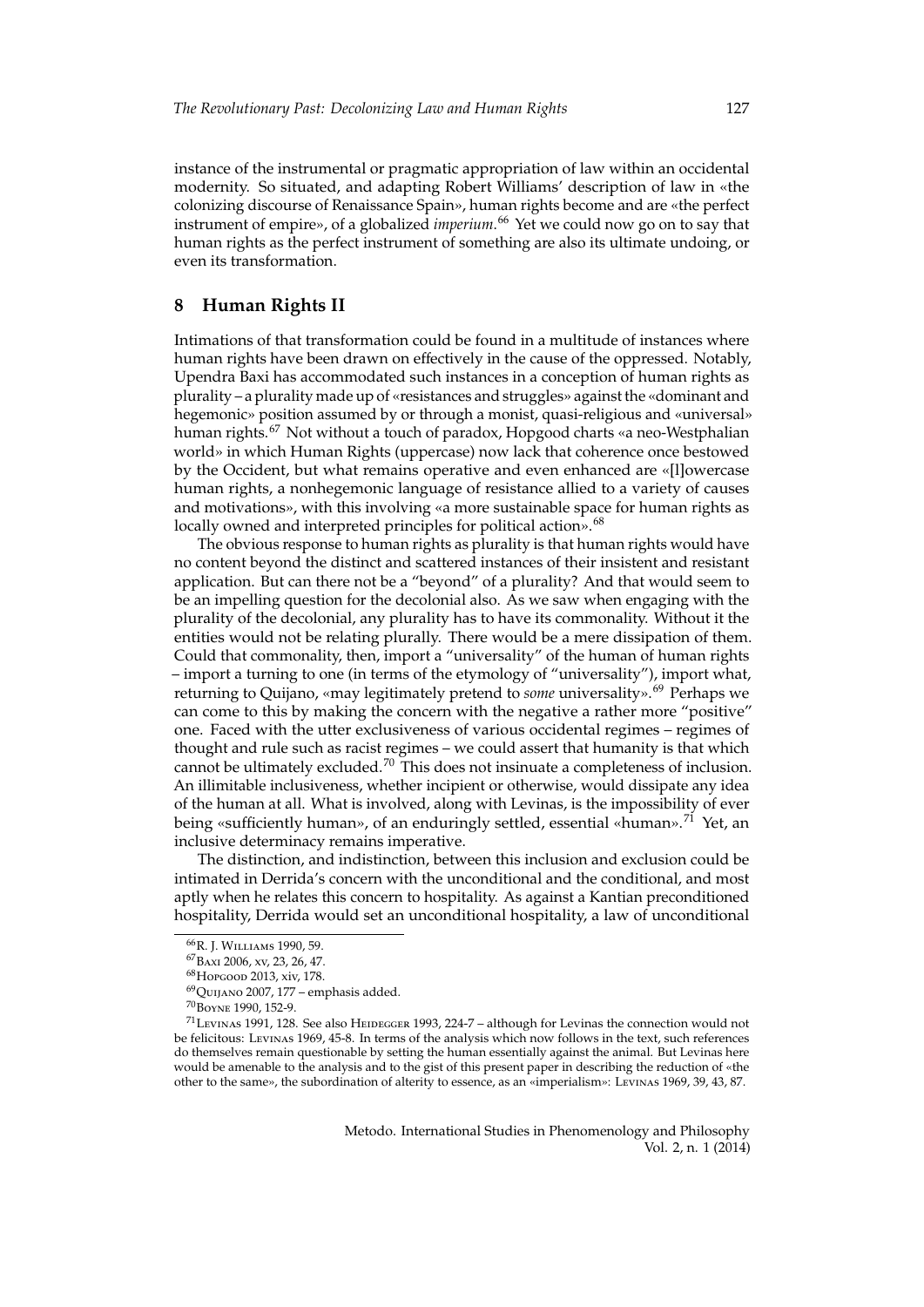hospitality, an imperative of illimitable responsiveness to the other. «Only an unconditional hospitality can give meaning and practical rationality to a concept of hospitality. Unconditional hospitality exceeds juridical, political, or economic calculation. But no thing and no one happens or arrives without it».[72](#page-12-0) Yet this conditional or conditioned hospitality is also imperative: «*the* unconditional law of hospitality needs the [conditional/conditioned] laws, it *requires* them. This demand is constitutive. It wouldn't be effectively unconditional, the law, if it didn't *have to become* effective, concrete, determined [...]».[73](#page-12-1) In sum, «[p]olitical, juridical, and ethical responsibilities have their place, if they take place, only in this transaction [...] between these two hospitalities, the unconditional and the conditional».<sup>[74](#page-12-2)</sup> "The law" thence would be an unconditional law of utter responsiveness to the other, a responsability, to revive an old usage. This could only be a law incapable of containment. Yet, without more, such a law would be a mere dissipation. So, that law would depend for its realization on the conditional and conditioned "laws" to give it determinate effect. The determinate laws, in turn, depend on the unconditional law, the responsive law, for their own continuing existence. Through this route we have returned to a dynamic of legal formation found in medieval conceptions and a decolonial rendition of law – a dynamic supposedly subsumed within the surpassing positivity of "modern" occidental law.

Turning now to the notion of rights, rights can be rendered as normative claims on the futurity of a being-together in community. Such rights have always to be able to transcend any delimitation, always able to become responsively other than what they may presently be. A right, that is, generatively trajects beyond any conditioned or conditional determinacy. That uncontainment is the impelling element of a right's being, in the conventional designation, "general and universal" – of its surpassing any determinacy. The human, the humanity of rights, thoroughly embeds this responsiveness of rights. Coming from within the secular human, the community of the human, we are not able to occupy some comprehension beyond it, to encompass and contain it – to decree what its "nature", including its human nature, may "universally", ever-assuredly be. In the spirit of the decolonial, this perspective would open on to a human rights ever beyond ultimate affirmation, an ever-resistant human rights. Perhaps the decolonial may also take us through such an opening and towards a realization of such human rights.

#### **9 The Intercultural**

As we saw at the outset, the decolonial would counter an occidentalized universalism by "delinking" from it and setting it within an "intercultural" plurality. In turn, this plurality could connect to the depiction of human rights just offered by drawing on Menga's cogent unfolding of "interculturality" through which a culture involves a «basic and constant translation», one that is actual and involving and one through which we both appropriate and absorb another culture whilst maintaining a «*responsivity*» to it, including what remains «alien» of it.[75](#page-12-3)

In decolonial terms, with the "interculturality" of plural relation cultures would both in themselves and in the relation combine two seemingly different capabilities.

<span id="page-12-0"></span><sup>72</sup>D[errida](#page-16-18) [2003b,](#page-16-18) 149. Perhaps something more of the force of the unconditional here could be sought in traditions where hospitality is, or was, close to the unconditionally imperative. For Kant's limiting perspective see e.g. K[ant](#page-16-19) [\[1795\] 2003,](#page-16-19) 15.

<span id="page-12-1"></span> $73$ DERRIDA [2000,](#page-16-20) 79 – his emphasis.

<span id="page-12-2"></span><sup>74</sup>D[errida](#page-16-18) [2003b,](#page-16-18) 130.

<span id="page-12-3"></span><sup>75</sup>M[enga](#page-17-19) [2012,](#page-17-19) 256, 257, 258 – his emphasis.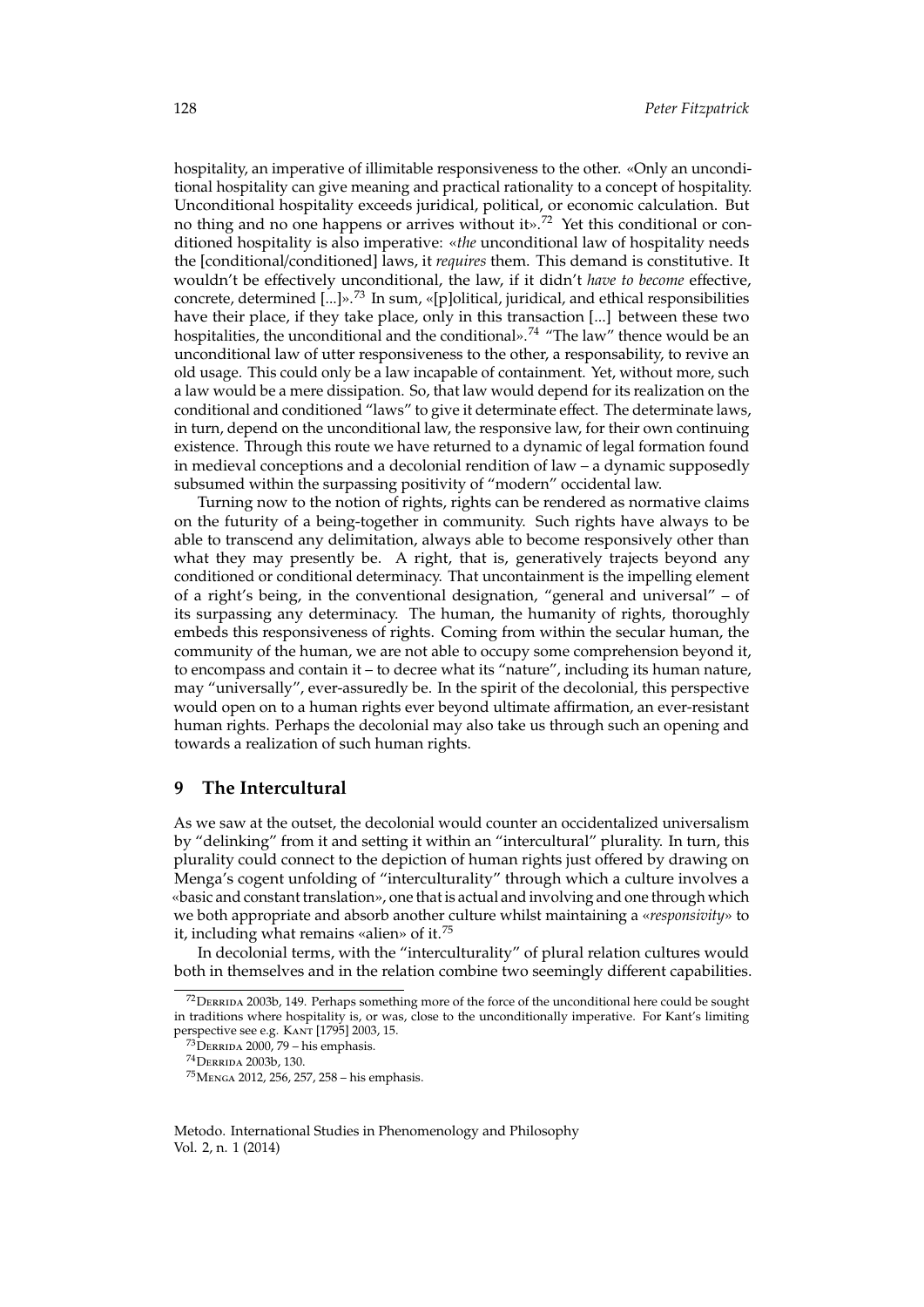With one, the distinct culture has to be able to maintain its "delinked", limited being. Yet, with the other there must also be an incorporative orientation towards the illimitable, towards something of a universality. The very ability of a culture frequently to embed the universal for its adherents is testament to a culture's having some universal orientation, to its extending incipiently beyond any existent. For the decolonial, this universality cannot, of course, be of the encompassing, appropriative kind from which the decolonial would itself effect a "delinking". Which means that the decolonial cannot claim this universality, this illimitability, for any particularly realized or realizable entity. Yet, if distinct cultures are to be in a relation, and as we saw earlier, there has to be some existent, some delimitable commonality embedding that relation. Yet further, that existent quality, if it were merely existent, would leave the only commonality available as one where all of the cultures in relation were the same as each other and their difference in plurality would be lost. Yet still further, if the commonality were simply illimitable, this would amount to its dissipation, to an utter failure of commonality. Hence the seemingly paradoxical price of a culture being distinct yet in a relation of plurality with other cultures is some being-in-common inhabiting and delimiting each culture "in" its very distinctness.

It would be as well to stress an element of unoriginality in my account of culture. It accords readily enough with frequent descriptions of culture and cultures. So, cultures are found to relate «in contexts of hybridity, creolisation, intermixture».[76](#page-13-0) Or, cultures are «overlapping, interactive [...];» they are «densely interdependent in their formation and identity».<sup>[77](#page-13-1)</sup> And the ability of culture to extend in a receptive and protean way beyond itself is reflected in such characteristic descriptions as its being «open, syncretic, and unstable».<sup>[78](#page-13-2)</sup> That receptive and protean extension does «not point to any inevitable action of affiliation», but still there is "in" the culture a repetitive orientation towards current resolution.<sup>[79](#page-13-3)</sup>

That still leaves the practical challenge of how in some way to grasp the intercultural, and how to grasp particularly its ultimate receptiveness, grasp what could be seen as its unconditionality, and endow it with «meaning and practical rationality», as Derrida would have it.<sup>[80](#page-13-4)</sup> Perhaps observations of the demotic may help.

The first is a case study offered by Gerd Baumann with his intense observation of the diversity of cultures and of the idea of culture in "multi-ethnic London", a London where he finds people able to juggle and connect many different cultures and able consciously to «reify culture at the same time as making, re-making and thus changing it».[81](#page-13-5) Culture thence becomes an «ever-changing 'complex whole' [...] through which people engage in the continual process of accounting, in a mutually meaningful manner, for what they do, say, and might think».<sup>[82](#page-13-6)</sup> When geared towards present purposes, the elegance of Baumann's study lies in its showing that the "intercultural" is an integrating, even a fusion of distinct cultures and of their commonality. Whether the same could be said of human rights may be debateable.

That issue could be refined in a further visit to the demotic, this time to the communities where the Women's Courts in and around Delhi, the Mahila Panchayats, were established by women quite outside of the formal legal system. Typically,

<span id="page-13-0"></span><sup>76</sup>W[ilson](#page-17-20) [1977,](#page-17-20) 9.

<span id="page-13-1"></span><sup>77</sup>T[ully](#page-17-21) [1995,](#page-17-21) 10-1.

<span id="page-13-2"></span><sup>78</sup>K[uper](#page-16-21) [1999,](#page-16-21) 13.

<span id="page-13-3"></span><sup>79</sup>R. W[illiams](#page-17-22) [1961,](#page-17-22) 295, p.295.

<span id="page-13-4"></span><sup>80</sup>D[errida](#page-16-18) [2003b,](#page-16-18) 149.

<span id="page-13-5"></span> ${}^{81}$ B[aumann](#page-15-10) [1996,](#page-15-10) 12-3 – emphasis on "culture" taken out.

<span id="page-13-6"></span><sup>82</sup>B[aumann](#page-15-10) [1996,](#page-15-10) 11.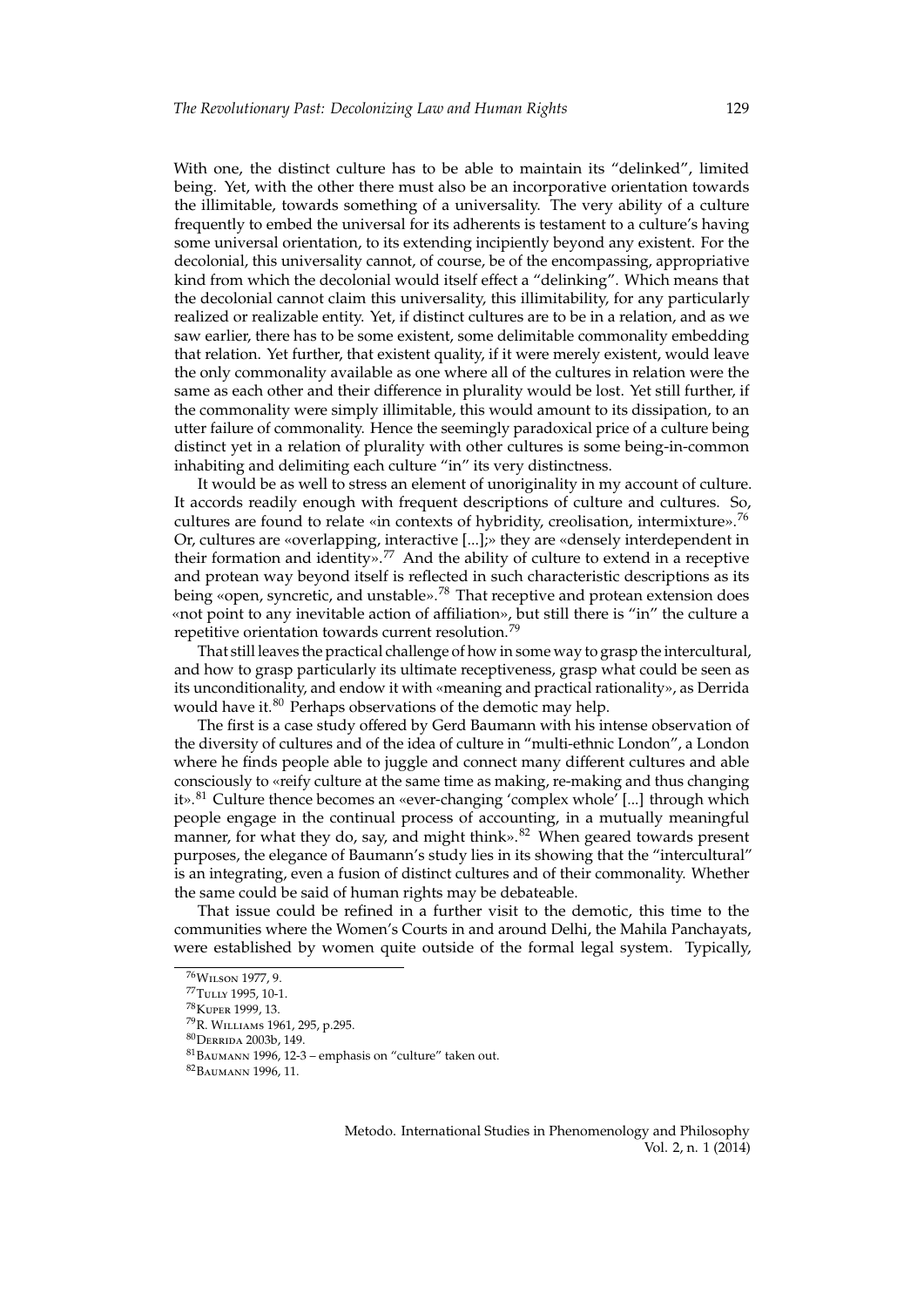proceedings are taken against men for domestic violence or to claim maintenance. As well as drawing on «local idiom», there is a general reliance on «equitable notions of jurisprudence and women's rights», and that reliance extends to the Convention on the Elimination of All Forms of Discrimination Against Women, a convention characteristically described as a bill of rights for women.<sup>[83](#page-14-0)</sup> This scene would probably accommodate Baxi's localized resistant human rights as well as Hopgood's «lowercase human rights», also resistant and «locally owned and interpreted».  $\frac{84}{9}$  $\frac{84}{9}$  $\frac{84}{9}$  Yet there are also here elements of commonality in which the Convention imports something of Human Rights in the uppercase. The convention indiscriminately provides an opening to possibility beyond the existent, and beyond contrary modes and laws whether local or national. It is one point in a generative oscillation and not simply something stuck in a primal delimitation. Doubtless also the "locally interpreted" version of the convention would incline its role towards decolonial commonality – towards its integral relation to others and not, or not only, towards being distinct and quasi-universal. Yet the decolonial, as well as the intercultural, would still not be fully effective since the impact of the Women's Courts on the Convention in its "universal" guise would hardly be significant. The intercultural is effected not though some remote reference, but through the commonality it generates.

Something closer to a «practical rationality» of the intercultural may be found in that combining of «interculturality and decolonization» manifested in recent constitutional innovations in South America, pre-eminently «the constitution of the Plurinational State of Bolivia».<sup>[85](#page-14-2)</sup> The prospect hardly seems propitious given the formative force of "modern" constitutionalism enshrined in the Déclaration des droits de l'homme et du citoyen and its decreeing that «[t]he Principle of all Sovereignty resides essentially in the Nation. No body nor individual may exercise any authority which does not proceed directly from nation» (Article 3). Aligned with other contemporary constitutional changes, the Declaration set the political relation as one between the unitary sovereign nation and the citizen/individual. And indeed the heft of the new "Andean constitutionalism" is what has been called the «re-founding of the state».  $86$ The refounded state, taking Bolivia as exemplary, is envisaged as «a social unitary state of plurinational and communitarian law». $87$  As such, it embeds constitutionally a plethora of rights, some similar to the distinctly Human (uppercase) variety but extending also and abundantly to social and cultural rights, the rights of groups such as the Indigenous, and rights of participation in the state system, and all matched to a considerable extent by correlative duties on the part of the state.<sup>[88](#page-14-5)</sup>

A lacuna remains. The demotic force of the intercultural and the decolonial remains elusive. This is something Dussel searches for in his *Twenty Theses on Politics*, a search fuelled largely by the history of South America.<sup>[89](#page-14-6)</sup> Whilst a theoretical wonder in its advancing the imperative of a participatory "people" who affirm a surpassing "Will-to-Live", there is a scarcity of practical exploration when it comes to «the effective institutionalization of the political project that has been germinating».<sup>[90](#page-14-7)</sup> Dussel comes closest to the effective in two scenarios: one is the recognition of an osmotic process in which «the demands of movements [...] progressively incorporate those of other

<span id="page-14-6"></span><sup>89</sup>D[ussel](#page-16-22) [2008.](#page-16-22)

<span id="page-14-0"></span><sup>83</sup>M[agar](#page-17-23) [2001,](#page-17-23) 44, 55.

<span id="page-14-1"></span><sup>84</sup>See notes 67 and 68 above.

<span id="page-14-2"></span><sup>85</sup>B[aldi](#page-15-11) [2013,](#page-15-11) 1.

<span id="page-14-4"></span><span id="page-14-3"></span><sup>86</sup>B[aldi](#page-15-12) [2012,](#page-15-12) 3. <sup>87</sup>A[lcoreza](#page-15-13) [2013,](#page-15-13) 1

<span id="page-14-5"></span><sup>88</sup>A conspectus can be found in A[lcoreza](#page-15-13) [2013](#page-15-13)

<span id="page-14-7"></span><sup>90</sup>D[ussel](#page-16-22) [2008,](#page-16-22) 75, 78, 90.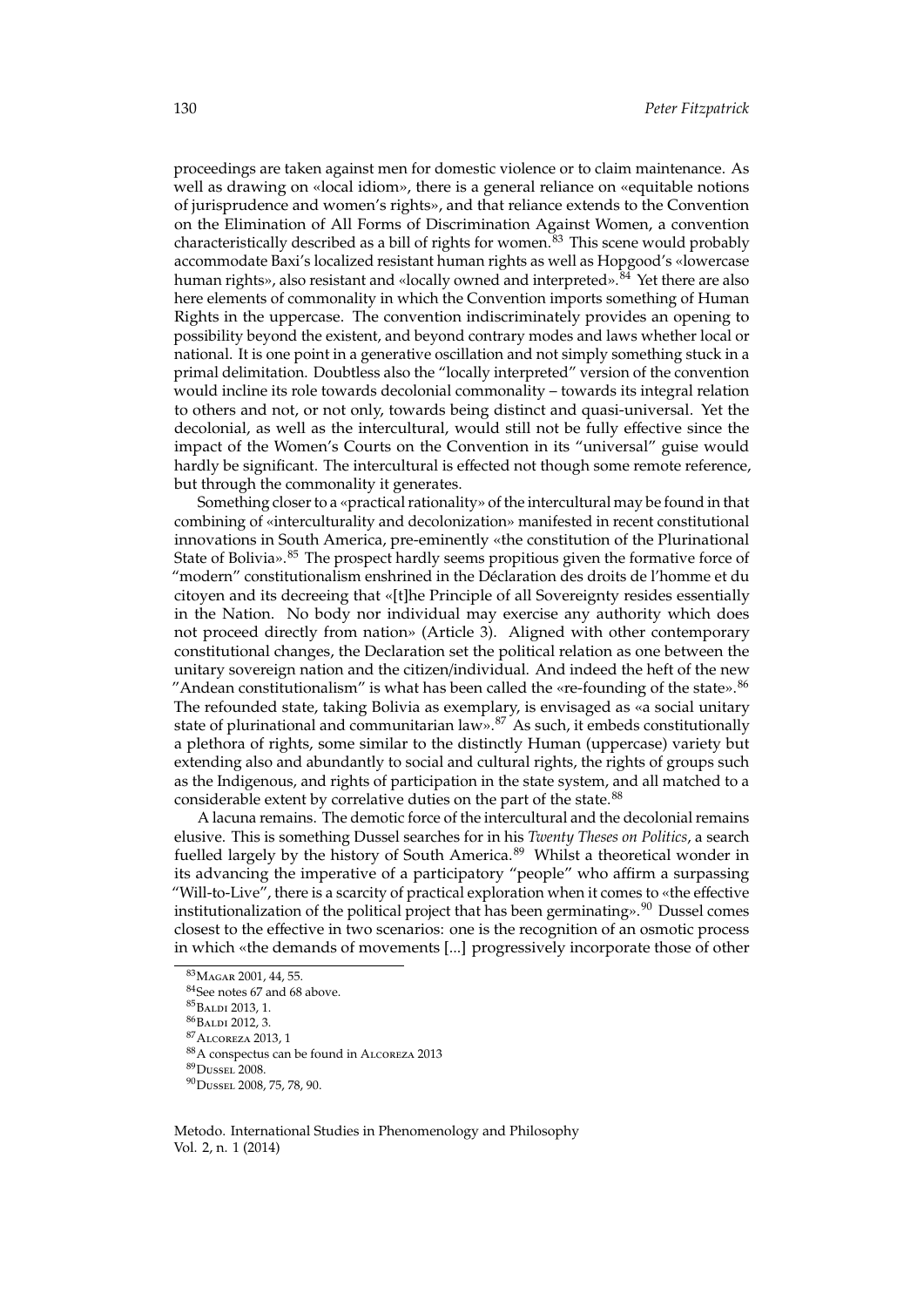movements into their own»; the other comprises the need in the participatory state for «the *electronic* revolution in order to reduce almost to zero the time and space required for citizen participation».<sup>[91](#page-15-14)</sup> The two could be seen as connected.

Intercultural connections and collaboration could obviously be facilitated by drawing on "the electronic revolution" to discover, to form and to effect them through such means as social media, complexity theory, "big data" and culturomics. And even as it could be conveniently sceptical to conclude that the invested force of the occident in such means is predominant, this would be to forget the extensive adoption of social media within the erstwhile Third World. Such media have of late been conspicuously successful in the revelation and affirmation of that which is more «sufficiently human».[92](#page-15-15)

#### **References**

- <span id="page-15-13"></span>Alcoreza, R. 2013, "Analysis of Bolivia's New Political Constitution of the State", in *Links: International Journal of Socialist Renewal*, <http://links.org.au/node/1167>.
- <span id="page-15-0"></span>Arguedas, J. 1958, *Deep Rivers*, trans. by F. Barraclough, University of Texas Press, Austin.
- <span id="page-15-12"></span>BALDI, C. 2012, "New Latin American Constitutionalism: Challenging Eurocentrism & Decolonizing History", in *Critical Legal Thinking: Law & The Political*, [http :](http://criticallegalthinking.com/2012/02/06/new-latin-american-constitutionalism-challenging-eurocentrism-decolonizing-history/) [//criticallegalthinking.com/2012/02/06/new-latin-american-constitut](http://criticallegalthinking.com/2012/02/06/new-latin-american-constitutionalism-challenging-eurocentrism-decolonizing-history/) [ionalism-challenging-eurocentrism-decolonizing-history/](http://criticallegalthinking.com/2012/02/06/new-latin-american-constitutionalism-challenging-eurocentrism-decolonizing-history/).
- <span id="page-15-11"></span>— 2013, "Sumak Kawsay, Interculturality and Decolonization", in *Critical Legal Thinking: Law & The Political*, [http://criticallegalthinking.com/2013/04/15/](http://criticallegalthinking.com/2013/04/15/sumak-kawsay-interculturality-and-decolonialization/.-constitutionalism-challenging-eurocentrism-decolonizing-history/) [sumak-kawsay-interculturality-and-decolonialization/.-constitutiona](http://criticallegalthinking.com/2013/04/15/sumak-kawsay-interculturality-and-decolonialization/.-constitutionalism-challenging-eurocentrism-decolonizing-history/) [lism-challenging-eurocentrism-decolonizing-history/](http://criticallegalthinking.com/2013/04/15/sumak-kawsay-interculturality-and-decolonialization/.-constitutionalism-challenging-eurocentrism-decolonizing-history/).
- <span id="page-15-10"></span>Baumann, G. 1996, *Contesting Culture: Discourses of Identity in Multi-Ethnic London*, Cambridge University Press, Cambridge.
- <span id="page-15-8"></span>Baxi, U. 2006, *The Future of Human Rights*, Oxford University Press, New Dehli.
- <span id="page-15-5"></span>Berman, H. 1983, *Law and Revolution: The Formation of Western Legal Tradition*, Harvard University Press, Cambrdige MA.
- <span id="page-15-7"></span>Bourke, J. 2011, *What it Means to be Human: Reflections from 1791 to the Present*, Virago, London.
- <span id="page-15-9"></span>Boyne, R. 1990, *Foucault and Derrida: The Other Side of Reason*, Routledge, London.
- <span id="page-15-1"></span>Chakrabarty, D. 2000, *Provincializing Europe: Postcolonial Thought and Historical Di*ff*erence*, Princeton University Press, Princeton.
- <span id="page-15-2"></span>Cole, A. and D. Vance Smith 2010, "Introduction: Outside Modernity", in *The Legitimacy of Middle Ages: On the Unwritten History of Theory, ed. by A. Cole and D. VANCE* Smith, Duke University Press, Durham N.C.
- <span id="page-15-6"></span>Conte, E. 2012, "Framing the Feudal Bond: A Chapter in the History of the ius commune in Medieval Europe", in *Tijdschrift voor rechtsgeschiedenis*, 80, pp. 481–95.
- <span id="page-15-4"></span>Davis, K. 2008, *Periodization & Sovereignty: How Ideas of Feudalism & Secularization Govern the Politics of Time*, University of Pennsylvania Press, Philadelphia.

<span id="page-15-14"></span><span id="page-15-3"></span><sup>91</sup>D[ussel](#page-16-22) [2008,](#page-16-22) 72, 132 – his emphasis.

<span id="page-15-15"></span> $92$ L[evinas](#page-17-18) [1991,](#page-17-18) 128, and text above note 71.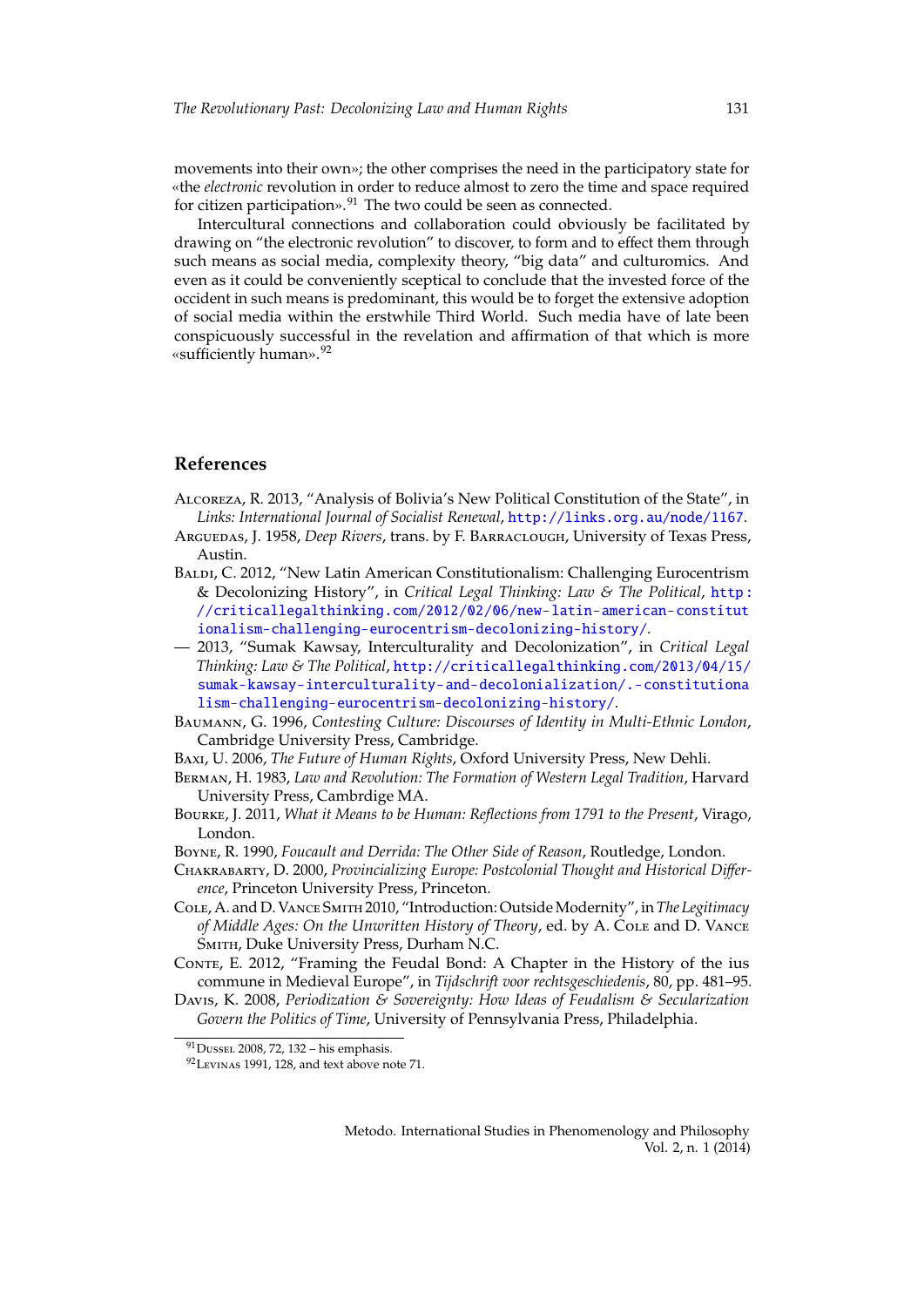Davis, K. and N. Altschul 2009, "The Idea of "The Middle Ages" Outside Europe", in *Medievalisms in the Postcolonial World: The Idea of "The Middle Ages" Outside Europe*, ed. by K. Davis and N. Altschul, The Johns Hopkins University Press, Baltimore.

- Derrida, J. 1987, "The Laws of Reflection: Nelson Mandela, In Admiration", in *For Nelson Mandela*, ed. by J. DERRIDA and M. TLILI, Henry Holt, New York.
- <span id="page-16-12"></span>— 1997, *Politics of Friendship*, trans. by G. Collins, Verso, London.
- <span id="page-16-20"></span>— 2000, *Of Hospitality*, trans. by R. Bowlby, Stanford University Press, Stanford.
- 2003a, "Autoimmunity: Real and Symbolic Suicides: A Dialogue with Jacques Derrida", in *Philosophy in a Time of Terror: Dialogues with Jürgen Habermas and Jacques Derrida*, ed. by G. Borradori, trans. by P. Brault, The University of Chicago Press, Chicago.
- <span id="page-16-18"></span>— 2003b, *Rogues:Two Essays on Reason*, trans. by P. Brault and N. Naas, The University of Chicago Press, Chicago.
- <span id="page-16-1"></span>— 2005, *Paper Machine*, trans. by R. Bowlby, Stanford University Press, Stanford.
- <span id="page-16-9"></span>Donlan, S. 2011, "Remembering: Legal Hybridity and Legal History", in *Comparative Law Reviews*, 2, pp. 1–35.
- <span id="page-16-15"></span>Donnelly, J. 1985, *The Concept of Human Rights*, Croom Helm, London.
- <span id="page-16-22"></span>Dussel, E. 2008, *Twenty Theses on Politics*, trans. by G. Ciccariello-Maher, Duke University Press, Durham MC.
- <span id="page-16-3"></span>Escobar, A. 1984, "Discourse and Power in Development: Michel Foucault and the Relevance of his Work to the Third World", in *Alternatives*, 10, pp. 377–400.
- <span id="page-16-8"></span>Fasolt, C. 2004, *The Limits of History*, University of Chicago Press, Chicago.

<span id="page-16-2"></span>Fitzpatrick, P. 2013, "Foucalt's Other Law", in *Re-reading Foucault: Law, Power, Rights*, ed. by B. GOLDER, Routledge, Abingdon.

- <span id="page-16-11"></span>Fitzpatrick, P. and E. Darian-Smith 1999, "Laws of the Postcolonial: An Insistent Introduction", in *Laws of the Postcolonial*, ed. by P. Fitzpatrick and E. Darian-Smith, University of Michigan Press, Ann Arbor.
- <span id="page-16-5"></span>Foucault, M. 1970, *The Order of Things: An Archaeology of Human Sciences*, Tavistock, London.
- <span id="page-16-4"></span>— 1979, *Discipline and Punish: The Birth of Prison*, trans. by A. Sheridan, Penguin Books, Harmondsworth.
- <span id="page-16-6"></span>— 2001, "Truth and Juridical Forms", in *Power: Essential Works of Foucault 1954-1984*, trans. by R. Hurley, Penguin, London.
- <span id="page-16-0"></span>— 2003, *"Society Must be Defended": Lectures at the Collège de France 1975-76*, trans. by D. Macey, Penguin Press, London.
- <span id="page-16-14"></span>Fukuyama, F. 2002, *Our Posthuman Future: Consequences of the Biotechnology Revolution*, Profile Book, London.
- <span id="page-16-10"></span>Grossi, P. 2010, *A History of European Law*, trans. by L. Hooper, Wiley-Blackwell, Malden MA.
- <span id="page-16-16"></span>Heidegger, M. 1993, "Letter on Humanism", in *Basic Writings*, trans. by F. Capuzzi, Routledge, London.
- <span id="page-16-13"></span>Hopgood, S. 2013, *The Endtimes of Human Rights*, Cornell University Press, Ithaca NY.
- <span id="page-16-7"></span>Kabir, A. and D. Williams 2005, "Introduction: A Return to Wonder", in *Postcolonial Approaches to the European Middle Ages: Translating Cultures*, ed. by A. Kabir and D. Williams, Cambridge University Press, Cambridge.
- <span id="page-16-19"></span>Kant, I. [1795] 2003, *To Perpetual Peace: A Philosophical Sketch*, trans. by T. Humphrey, Hackett Publishing, Indianapolis.
- <span id="page-16-21"></span><span id="page-16-17"></span>Kuper, A. 1999, *Culture: The Anthropologists' Account*, Harvard University Press, Cambridge MA.